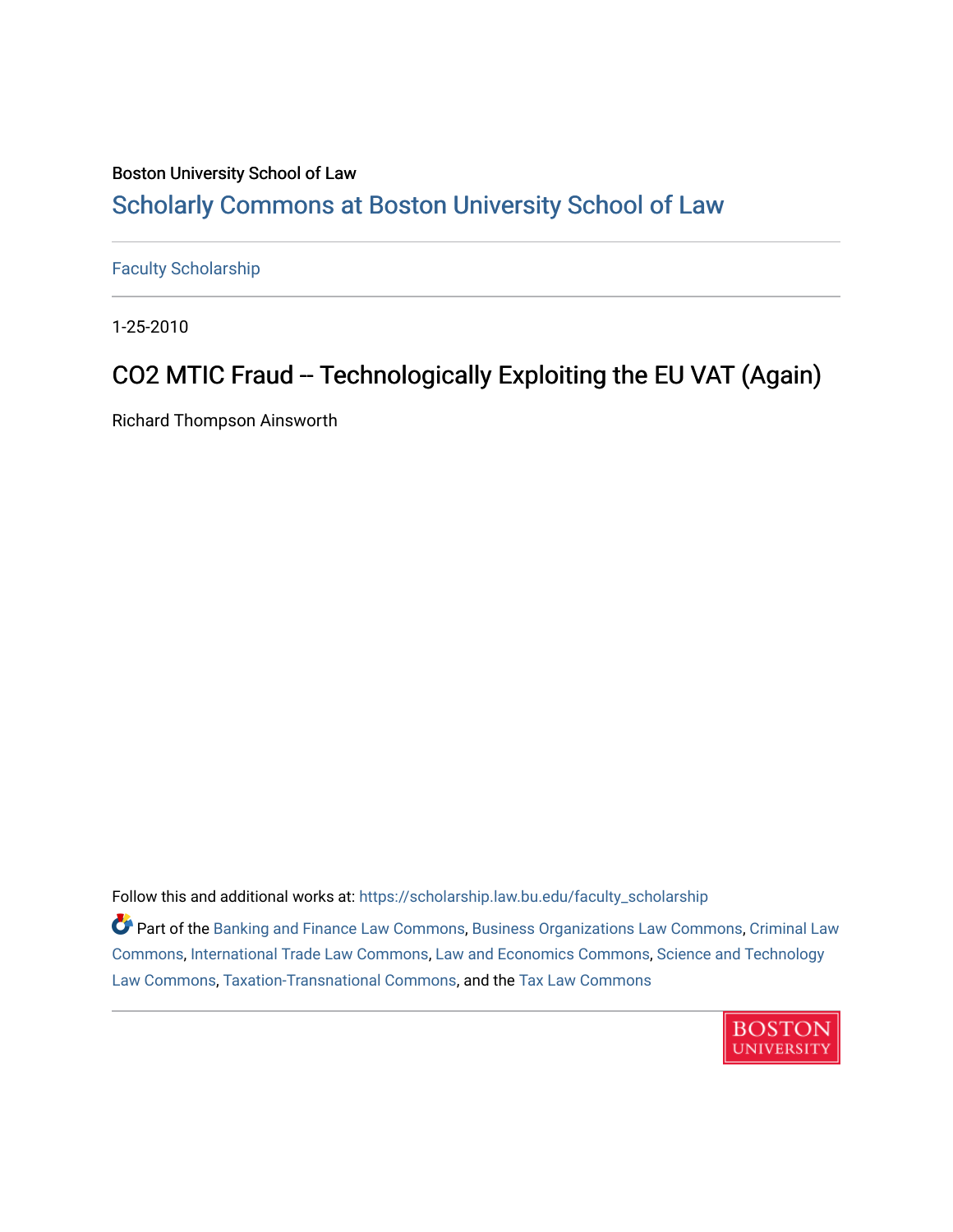

# **CO2 MTIC FRAUD – TECHNOLOGICALLY EXPLOITING THE EU VAT (AGAIN)**

Boston University School of Law Working Paper No. 10-01 (January 7, 2010)

Richard T. Ainsworth

This paper can be downloaded without charge at:

http://www.bu.edu/law/faculty/scholarship/workingpapers/2010.html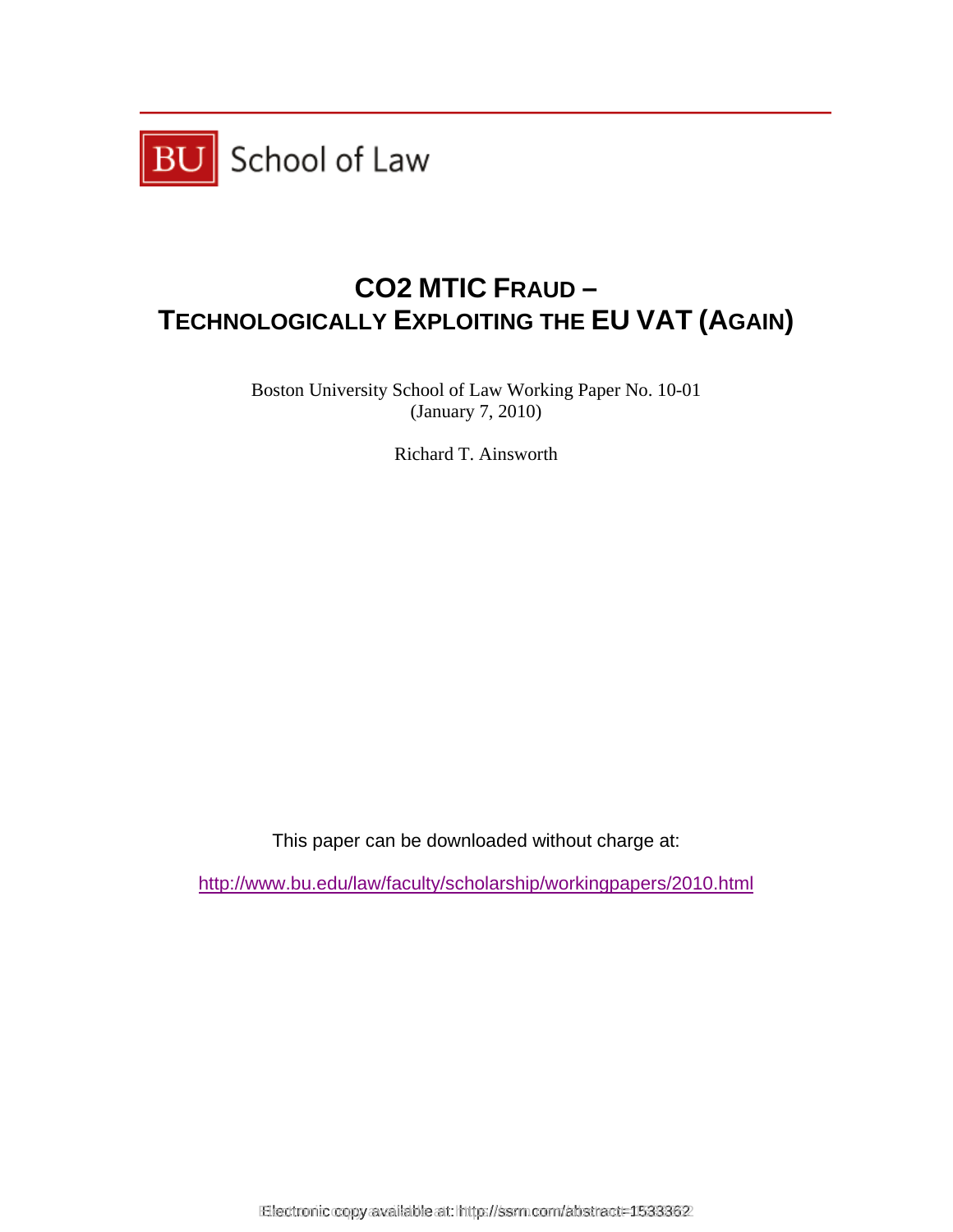#### CO2 MTIC FRAUD – TECHNOLOGICALLY EXPLOITING THE EU VAT (AGAIN)

#### Richard T. Ainsworth

On February 1, 2010 Algirdas Šemeta<sup>1</sup> is expected to be confirmed as the next European commissioner for taxation, customs union, audit and anti-fraud. If his nomination passes a confirmation hearing at the European Parliament he will succeed László Kovács.<sup>2</sup> At the top of Mr. Šemeta's list of things requiring attention should be MTIC fraud in tradable CO2 permits. Political and fiscal realities make CO2 MTIC fraud a top priority.

CO2 MTIC is a technology-driven fraud that takes advantage of the same weaknesses in the EU VAT that have become well known in the cell phone and computer chip trade.<sup>3</sup> CO2 MTIC is much simpler to carry out than its predecessors, but solutions are known, well tested, and readily available.<sup>4</sup> Implementing these administrative measures relies upon Member State cooperation, and Commission leadership. Technology is needed to fight technology, and  $t$ echnology is ready. Mr. Šemeta, an economist-mathematician<sup>5</sup> from the Faculty of Economic Cybernetics and Finance at Vilnius University, may be the right man at just the right time.

 $\overline{\phantom{a}}$ 

<sup>&</sup>lt;sup>1</sup> Algirdas Šemeta since July 2009 has been a member of the European Commission. He is in charge of financial programming and the budget, and was the Lithuanian Minister of Finance twice from 1997 through 1999, and then from December 2008 to June 2009.

 $2$  László Kovács was the Hungarian Foreign Minister twice from 1994 to 1998 and from 2002 to 2004. Since November 22, 2004 he has been the Commissioner for taxation, customs union, audit and anti-fraud.

 $^3$  House of Lords, European Union Committee, Stopping the Carousel: Missing Trader Fraud in the EU (REPORT WITH EVIDENCE) HL Paper 101(May 25, 2007) (particularly noting the contributions of Michael Cheetham at 78 – 82 referencing his VAT Logging Number system (VLN) described here as a "clever solution" that solves cross-border Californian/Mexican trade problems, as well as in the powerpoint presentations *5 Years On* [considering MTIC in the UK from 2002 – 2007] and *For who so firm that cannot be seduced?* [further assessing UK MTIC efforts from 2002 – 2007, and setting out the VLN system in detail at slides 59-91]. The VLN system mirrors many aspects of the Streamlined Sales Tax adapted a VAT system instead of a retail sales tax. Both powerpoint presentations on file with the author).

<sup>4</sup> *See*: Charlene-Adline Herbain, *VAT Fraud on Carbon Allowances,* TAX PLANNING INT. – INDIRECT TAXES (Sept. 2009) 4 (suggesting that the Commission should follow the software certification provisions of the American Streamlined Sales Tax Initiative); Richard T. Ainsworth, *MTIC Fraud Infects Tradable Carbon Permits*, 55 TAX NOTES INT. 733 (Aug. 31, 2009) (setting out a targeted solution to MTIC in the CO2 market); Richard T. Ainsworth, *Car Flipping in the UK The VAT Fraud Marketplace and Certified Solutions,* 47 TAX NOTES INT. 1157 (Sept. 24, 2007) (assessing the car-flipping VAT fraud in the UK to MTIC fraud and proposing a limited certified software solution); Richard T. Ainsworth, *Tackling VAT Fraud: Car Flipping and Computer Chips on a Carousel,* 46 TAX NOTES INT. 267 (Apr. 16, 2007) (comparing car-flipping fraud in Canada with MTIC fraud in the UK and propsing a certified software solution); Richard T. Ainsworth, *Tackling VAT Fraud: 13 Ways Forward*, 45 TAX NOTES INT. 1205 (Mar. 26, 2007) (assessing and comparing many of the most viable solutions for MTIC fraud and further proposing a fully digital solution); Richard T. Ainsworth, *Carousel Fraud in the EU – A Digital VAT Solution*, 42

TAX NOTES INT. 443 (May 1, 2006) (setting out a fully digital solution for MTIC fraud).<sup>5</sup> *See*: Curriculum vitae of Algirdas Šemeta posted on EU Commission web site, *available* at: http://ec.europa.eu/commission\_barroso/semeta/about/cv/index\_en.htm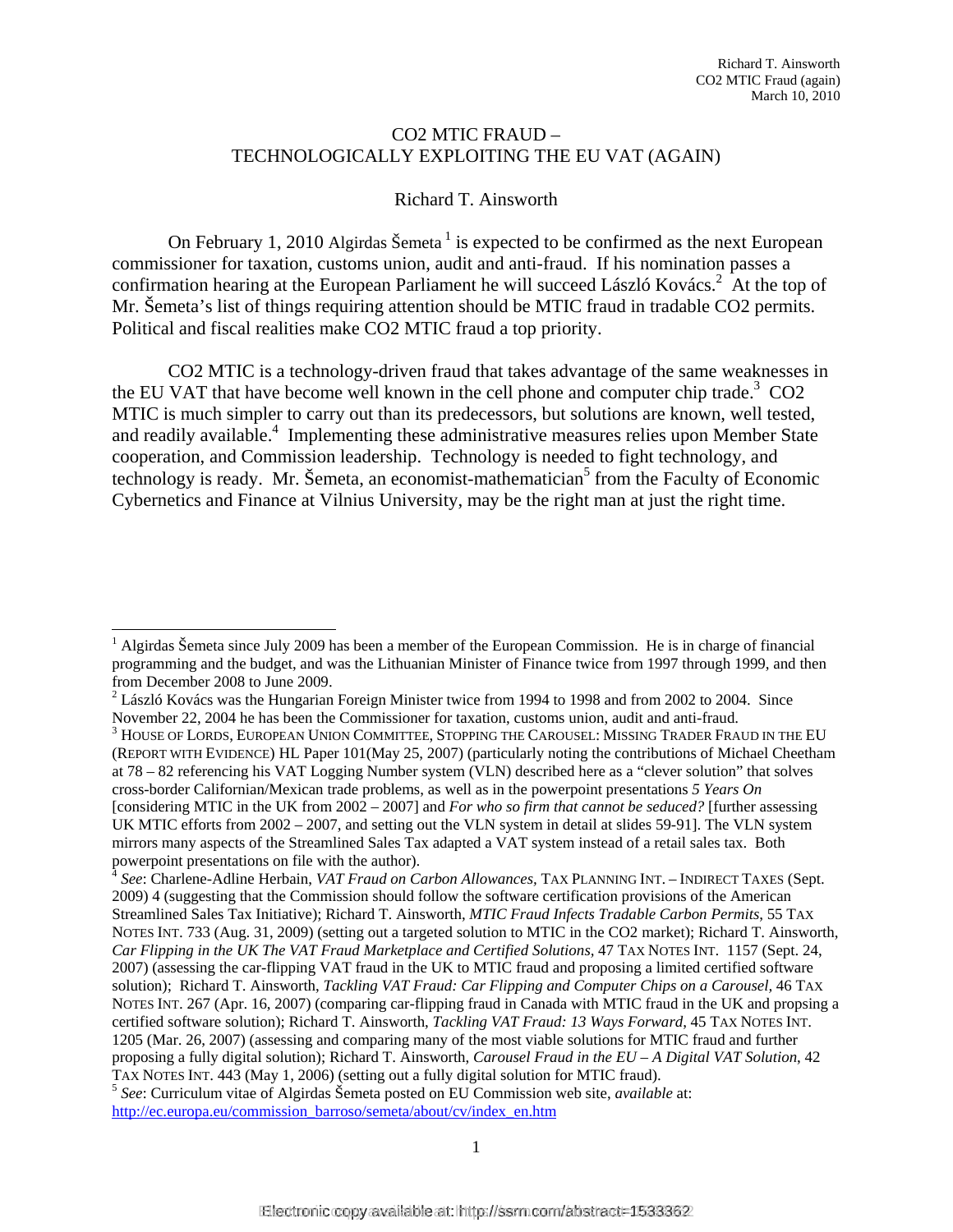The Europol press release from the third day of the 2009 UN Climate Change Conference in Copenhagen<sup>6</sup> underscores the political and fiscal imperatives that Mr. Šemeta faces. Europol indicated:

The European Union (EU) Emission Trading System (ETS) has been the victim of fraudulent traders in the past 18 months. This resulted in losses of approximately 5 billion euros for several national tax revenues. It is estimated that in some countries, up to 90% of the whole market volume was caused by fraudulent activities.

Indications of suspicious trading activities were noted in late 2008, when several market platforms saw an unprecedented increase in the trade volume of European Unit Allowances (EUAs). Market volume peaked in May 2009, with several hundred million EUAs traded in e.g. in France and Denmark. At that time the market price of 1 EUA, which equals 1 ton of carbon dioxide, was around EUR 12,5. … More than 2 billion European Unit Allowances (EUA) have been allocated to 12.000 emitting facilities in the 27 MS. The EU carbon market is estimated to be worth about  $\Theta$ 0 billion a year!

Politically, Mr. Šemeta recognizes that EU leadership in the fight against global warming is at stake. The European Union Emissions Trading System (EU ETS) is the largest multinational emissions trading scheme in the world. If trading on the EU ETS is susceptible to widespread fraud, this directly impacts not only the workability of the "cap and trade" mechanism in the Kyoto Protocol, $8$  but it strikes at the very heart of the EU's climate policy. $9$ 

Fiscally, Mr. Šemeta understands the significance of Europol's estimate of 5 billion euro (\$7.4b) in revenue losses from CO2 MTIC fraud. Europol's estimate under-represents total revenue loss. If 5 billion euro has been stolen from *several national revenues,* then the losses for all 27 Member States is several multiples of this amount.

This paper assess the unfolding reports of CO2 MTIC fraud, examines the errors in tax policy that allowed MTIC to morph from cell phones and computer chips into CO2 permits, and then diagrams one CO2 MTIC pathway, explaining why CO2 MTIC fraud is far more dangerous

<sup>&</sup>lt;sup>6</sup> The 2009 UN Climate Change Conference was held in the Bella Center in Copenhagen, Denmark from December 7 through the 18th. The conference included the  $15<sup>th</sup>$  Conference of the Parties (COP 15) to the UN Framework Convention on Climate Change.

<sup>7</sup> Europol Press Release, *Carbon Credit fraud causes more than 5 billion euros damage for European Taxpayer* (Dec. 9, 2009) available at: http://www.europol.europa.eu/index.asp?page=news&news=pr091209.htm.<br><sup>8</sup> Available at: http://unfccc.int/kyoto\_protocol/items/3145.php. In brief, 187 states have signed the Kyoto protocol

to the United Nations Framework Convention on Climate Change. It was initially adopted on December 11, 1997 (and came into force on February 16, 2005). The Protocol commits industrialized countries to a reduction of four greenhouse gases (GHG) (carbon dioxide, methane, nitrous oxide, sulfur hexafluoride) and two groups of gasses (hydroflorocarbons and perfluorocarbons) produced by them. The Protocol allows these countries to use several "flexible mechanisms" to achieve reductions – emissions trading, clean development mechanisms and joint implementation.

<sup>&</sup>lt;sup>9</sup> Directive 2003/87/EC of the European Parliament and of the Council establishing a scheme for greenhouse gas emission allowance trading within the Community, 2003 O.J. (L 275) 32 as amended by Directive 2004/101/EC, 2004 O.J. (L 338) 18; Directive 2008/101/EC 2008 O.J. (L 8) 3; Regulation (EC) No. 219/2009, 2009 O.J. (L 87) 109; Directive 2009/29/EC, 2009 O.J. (L 140) 63, *available as a consolidated text at*: http://eurlex.europa.eu/LexUriServ/LexUriServ.do?uri=CONSLEG:2003L0087:20090625:EN:PDF.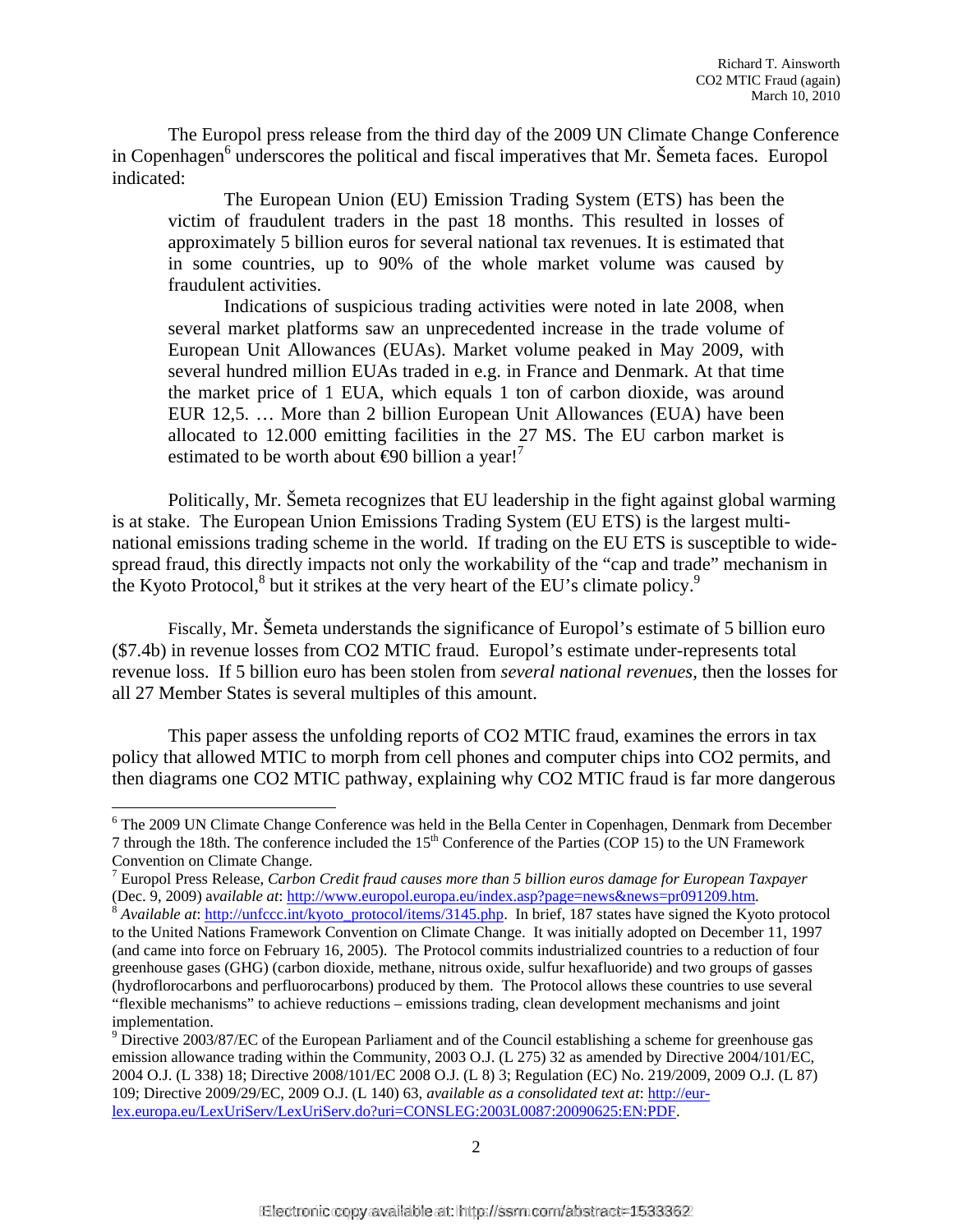than what has come before. It concludes with a discussion of the technology-based administrative solution, and indicates several avenues for moving forward.

#### THE UNFOLDING REPORTS OF/ RESPONSES TO CO2 MTIC FRAUD

Two sets of press reports are appearing in the popular press about the mutation of traditional goods-based MTIC fraud into the services-based MTIC fraud found in CO2 permits. They can roughly be classified as the environmentalist/ financial markets approach and the tax administration approach. The financial market reporters tend to focus on enforcement problems at the major European exchanges or with ease of access to theses exchanges through the Emissions Trading Registries established in each Member State.<sup>10</sup> The tax reporters focus on the VAT rules and how some Member States have unilaterally acted to prevent tax losses by changing them. Because these perspectives intertwine, a distinction is important.

CO2 MTIC fraud is *facilitated* by the exchanges – the BlueNext, for example, can clear a spot EUA transaction in 15 minutes. CO2 MTIC fraud is also *facilitated* by Emissions Trading Registries – securing a listing with an exchange makes a fraudsters appear legitimate and helps them pass *Kittel*11 due diligence tests. However, neither the exchanges, nor the registries *cause* the fraud. Fraud occurs because of how the EU VAT operates, not because of how the EU ETS operates. Losses arise in the Member State where the VAT rules obligate a trader within that jurisdiction to perform *both* a reverse charge, and collect VAT on an onward sale.

CO2 MTIC is an exceedingly simple fraud. It is important not to be distracted by the complexity of the EU ETS, although one can come to appreciate how the EU ETS streamlines the fraudster's profession – not something that is at all desirable, and not something that was considered when the EU ETS was set up.

*EU ETS (exchanges & registries)*. Each EU Member State must grant emission rights (called EUAs or European Unit Allowances) to domestic emitting facilities<sup>12</sup> through a National Emissions Plan.13 Parties that take physical delivery of a EUA (from the government or from a trader) must be registered with a Member State. Parties who simply trade in EUAs do not need to be registered, although they could be (and might want to be).

Registration in some Member States is only on-line. For example, the UK registry, operated by the Department of Energy and Climate Change, functions in this way. It indicates: The *registry is an electronic, web-based system* for holding and transferring greenhouse gas emission allowances. These *allowances exist only in electronic* 

<sup>&</sup>lt;sup>10</sup> Under the EU ETS Registry Regulation 2216/2004/EC, each Member State establishes a national registry that links to the others and to the Community Independent Transactions Log (CITL). By connecting each national registry to the CITL a secure, compatible and smooth integration of all systems arises under an EU umbrella. The sum of all registries together with the CITL is the Registration System.

 $11$  Alex Kittel v. Etat belge Case 439/04 (July 6, 2006) (holding that .

<sup>&</sup>lt;sup>12</sup> There are roughly 12,000 energy and industrial plants across the 27 EU Member States that have been granted EUAs. European Climate Exchange Home Page, *available at*: http://www.ecx.eu/What-is-the-EU-ETS.

<sup>&</sup>lt;sup>13</sup> See: National Allocation Plans for 2008 through 2012 with Commission Decisions, *available at*: http://ec.europa.eu/environment/climat/emission/2nd\_phase\_ep.htm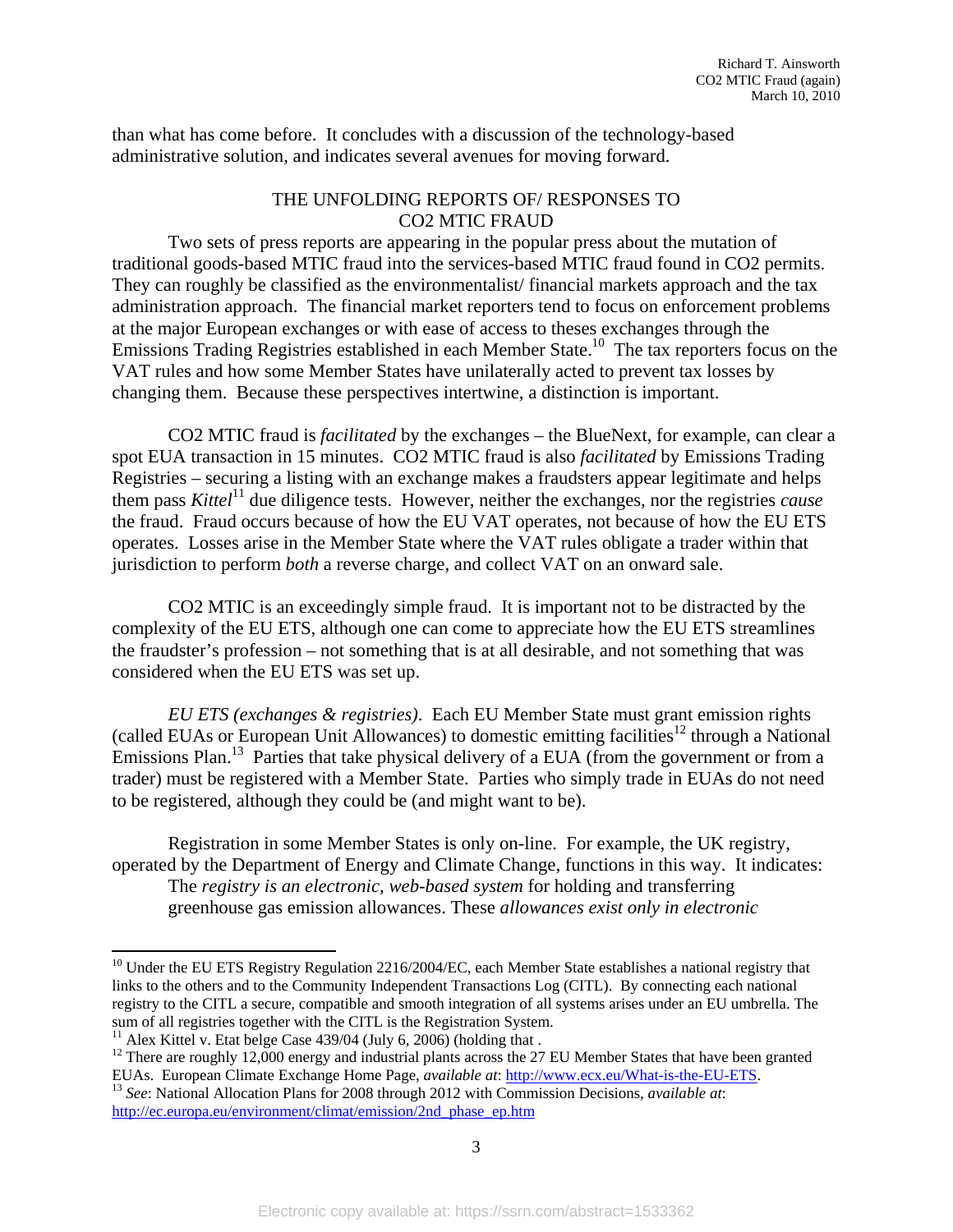*form*, each with a unique serial number. Anyone wanting to hold, buy or sell allowances in the UK Emissions Trading Scheme will need to have an account in the registry which will record the holdings of allowances by all Participants, tracking allowances from their initial allocation through all transfers of ownership right through to final cancellation or retirement. (emphasis added)<sup>14</sup>

Twenty-three items<sup>15</sup> of personal or corporate information are demanded by the Department of Energy and Climate Change during the registration process. None of these items require anything more than basic data-entry.

Holders of EUAs can trade these rights (like a commodity) on any one of six major European exchanges. The major European exchanges are:

• European Climate Exchange (London, UK), $^{16}$ 

 $\overline{\phantom{a}}$ 

10. Your Organizations Postcode/Zip Code (mandatory if you are registering on behalf of an Organization)

11. The Country the Organization Address specified is located in. (mandatory if you are registering on behalf of an Organization)

12. Your Organizations Fax Number (mandatory if you are registering on behalf of an Organization)

13. Your Organizations Company Registration Number – as recorded at Companies House (if appropriate) (mandatory if you are registering on behalf of an Organization)

 a. This is the registration number your firm was given when it registered with Companies House to be a private limited company and gain protection under the Companies Act.

b. You can find your registration information on your company stationary.

c. If you do not have a Companies House Registration Number, the Registry will allocate you with a system generated Organization ID.

14. Your Contact Address (mandatory – can be set to the Organization details given above (if applicable)

15. Your Contact Postcode/Zip Code (mandatory – can be set to the Organization details given above (if applicable)

16. The Country the Contact Address specified is located in (mandatory – can be set to the Organization details given above (if applicable)

17. Your Contact Telephone Number (mandatory for all users)

18. Your Contact Fax Number (optional)

19. Your Email Address (mandatory – this must be a valid email address that you have regular access to. You will not be able to gain access to the Registry without a valid email address)

20. Sector where you wish your initial Trading Account to reside (mandatory)

22. The Name of the First School you attended – required for securely identifying you should you contact the ETA (mandatory)

23. A Date that is Memorable to you – required for securely identifying you should you contact the ETA (mandatory)

<sup>16</sup> European Climate Exchange (ECX) currently trades two types of carbon credits, EUAs and Certified Emissions Credits (CERs).

 $^{14}$  Department of Energy and Climate Change, UK Emissions Trading Scheme – Emissions Trading REGISTRY USER MANUAL 4 (March 2009) *available at*: http://etr.defra.gov.uk/pdf/ETR\_User\_Manual.pdf 15 The twenty-one items are specified , *Id.,* at 14 – 18:

<sup>1.</sup> Whether you are registering as an Individual or as an employee on behalf of an Organization (mandatory)

<sup>2.</sup> Your Family Name (mandatory)

<sup>3.</sup> Your First Name (mandatory)

<sup>4.</sup> Your Initials (optional)

<sup>5.</sup> Your Date of Birth (mandatory)

<sup>6.</sup> Your Title (optional)

<sup>7.</sup> Your Job Title (mandatory if you are registering on behalf of an Organization)

<sup>8.</sup> Your Organizations Name (mandatory if you are registering on behalf of an Organization)

<sup>9.</sup> Your Organizations Address (mandatory is you are registering on behalf of an Organization)

<sup>21.</sup> Your Mother's Maiden Name – required for securely identifying you if you contact the ETA (mandatory)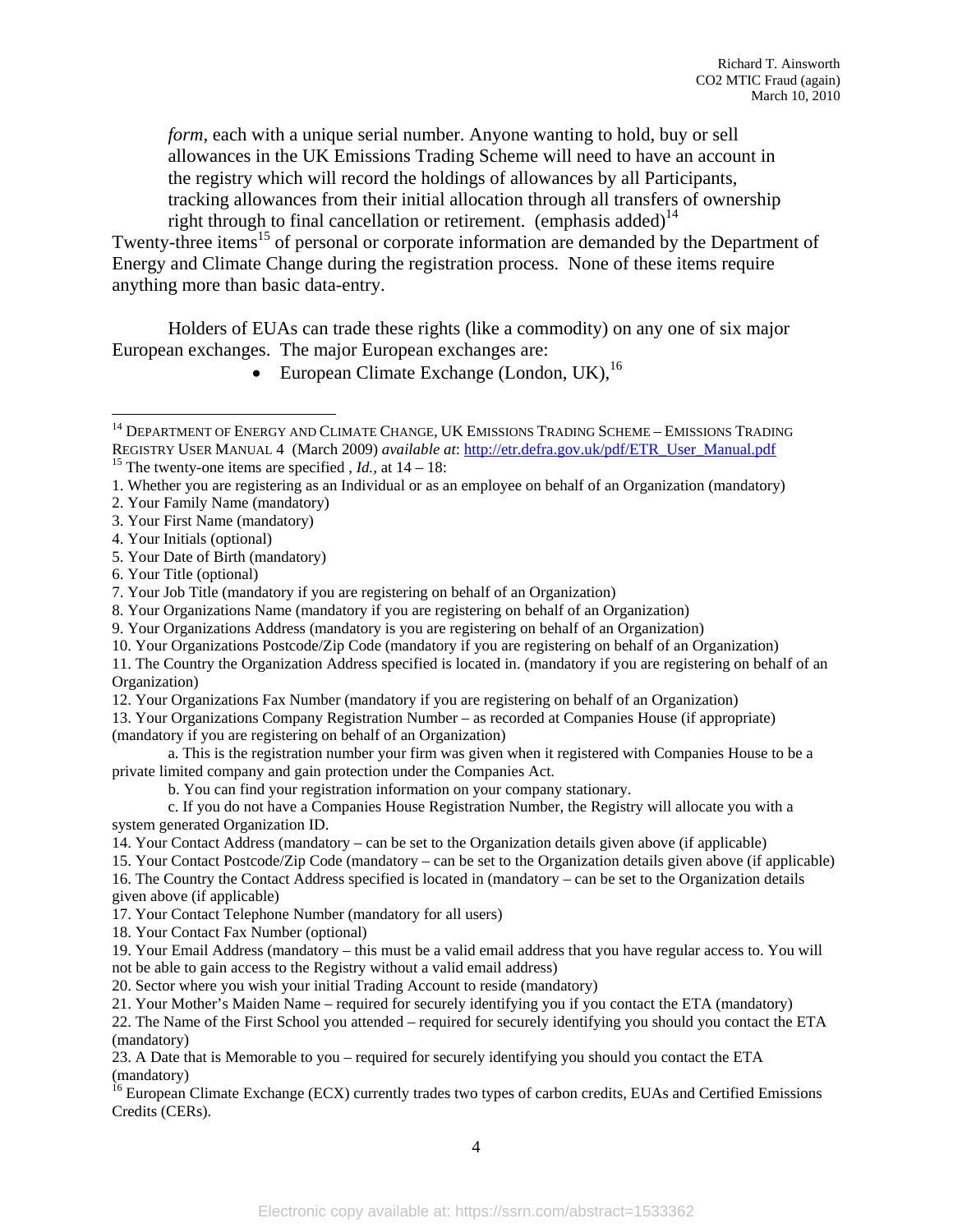- Nordic Power Exchange (Oslo, Norway), $^{17}$
- $\bullet$  European Energy Exchange (Leipzig, Germany),<sup>18</sup>
- $\bullet$  Energy Exchange Austria (Graz, Austria),  $19$
- Climex (Amsterdam, the Netherlands), $^{20}$  and
- BlueNext (Paris, France).<sup>21</sup>

Other European trading platforms include:

l

- $\bullet$  SENDECO2,<sup>22</sup>
- Italian Power Exchange  $GME^{23}$  and
- Greenmarket (set up by Deutsche Bank at the Munich exchange).<sup>24</sup>

The EU ETS (which is the EU umbrella organization that coordinates the trade in CO2 permits) is designed to be like any other commodity exchange. Individual investors can trade directly and commonly do so. There are very low barriers to direct entry.

Registry accounts [on the exchange] can be established by any person or business. In order to make or take delivery of EUAs on ECX [European Climate Exchange], one will need to open an account in one of the National Registries. *There is, however, no requirement to open a registry account if one merely wishes to trade* but has no intention of going to physical delivery. (emphasis added)<sup>25</sup>

What draws traders (and fraudsters) to the exchanges is their exceptional efficiency. This is why the exchanges *facilitate* CO2 MTIC fraud, but they should not be viewed as the *cause* of the fraud. As Aline Robert notes:

<sup>&</sup>lt;sup>17</sup> The Nordic power exchange (Nord Pool) provides market places for trading in physical and financial contracts in the Nordic countries (Finland, Sweden, Denmark and Norway). The Nord Pool trading provides a carbon market, being the first exchange in Europe to offer standardized contracts for emission allowances (EUA) and carbon credits (CER).

 $^{18}$  The European Energy Exchange AG (EEX) was founded in 2002 as a result of the merger of the two German power exchanges Leipzig and Frankfurt. In 2010 the EEX will run the primary market auction for European emission allowances (EUA) in Germany on behalf of German Federal Ministry for the Environment.

<sup>&</sup>lt;sup>19</sup> Spot market trading in CO2 certificates on EXAA started in June 2005.<br><sup>20</sup> Climex started in the Netherlands in 2003 under the name New Values. New Values offered support in emission rights trading by offering an online trading platform called Climex. In 2005, New Values founded the Climex Alliance, comprised of regional partners all over Europe. In 2008, the Climex Alliance partners merged to form Climex, a pan-European organization committed to providing a world-wide marketplace for trading and auctioning environmental commodities and energy contracts.

<sup>&</sup>lt;sup>21</sup> BlueNext is Europe's largest carbon credit exchange. It is owned jointly by NYSE Euronext and French stateowned bank Caisse des Depots.

<sup>&</sup>lt;sup>22</sup> SENDECO2 is an exchange for EUAs and Carbon Credits (CER's). It specializes in providing a secondary market for Small and Medium companies. SENDECO2 has been active since 2005 and is the reference for the Portuguese, Spanish and Italian markets. SENDECO2 currently has offices in Lisbon, Madrid, Barcelona, Castellón and Milan. There are expansion plans to open new offices in North and Eastern European countries.

<sup>&</sup>lt;sup>23</sup> The Italian Power Exchange (or IPEX, or Gestore del Mercato Elettrico or GME in Italian) is the electricity futures market for Italy.

<sup>&</sup>lt;sup>24</sup> The Munich Stock Exchange offers trading of certified emission reductions (CERs) based on different project types. The commercial products are referred to as CE standard. A CE standard means any certified emission reductions within the meaning of Article 12 of the Kyoto Protocol, which comes from bilateral projects, and an investor of the host country.

<sup>25</sup> European Climate Exchange Home Page, *available at*: http://www.ecx.eu/What-is-the-EU-ETS.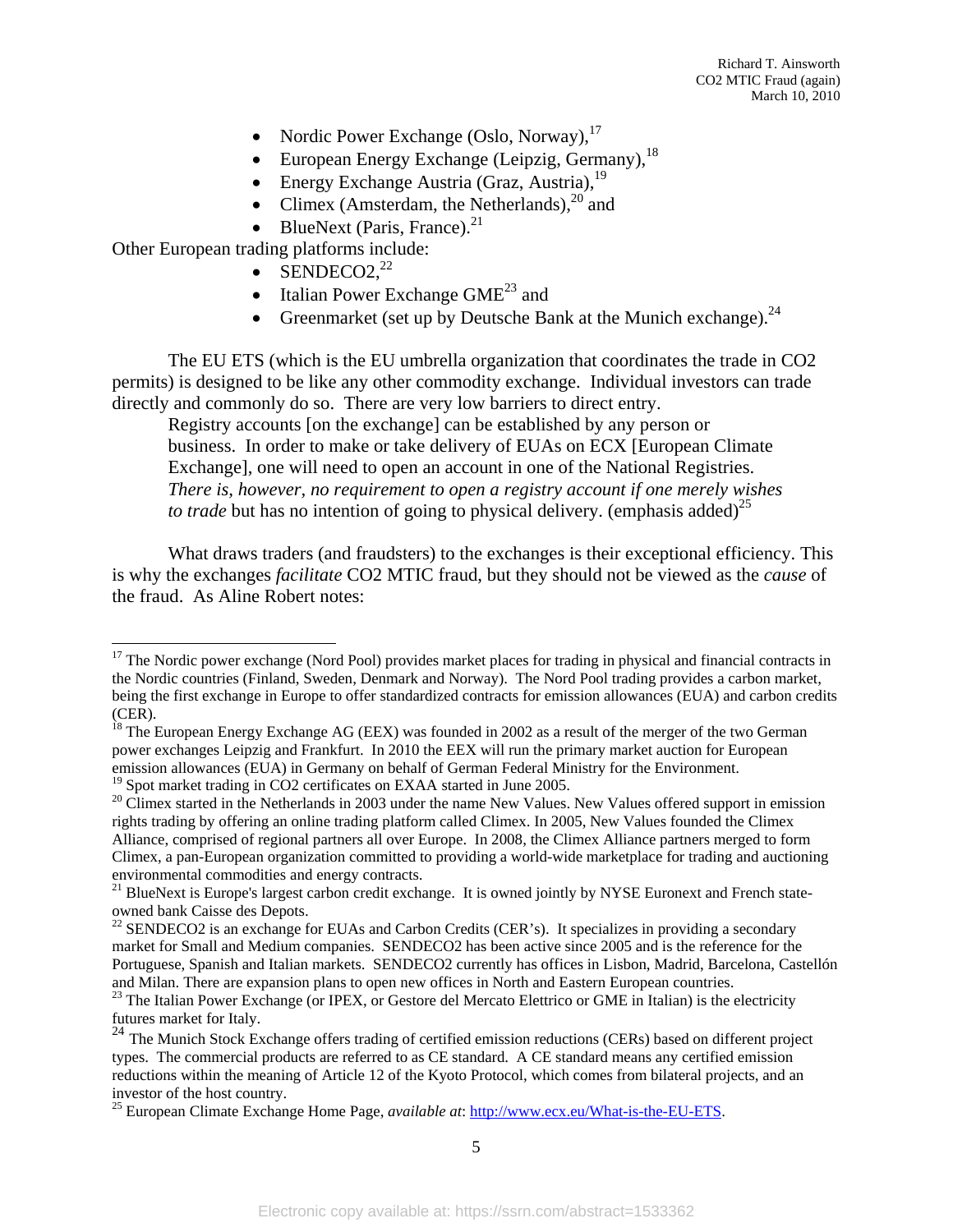With the accessibility of Bluenext and effectiveness of the platform, which allows regulatory-delivery in 15 minutes, fraudsters indeed have a place where they can place orders on millions of tones of CO2 while quietly installed in their Parisian cafes. Using temporary internet addresses on sites like Yahoo! or Gmail also makes it easier for crooks. The cases reveal a crying absence of regulation in the CO2 market. $26$ 

Thus, even though the 12,000 emitting facilities and the CO2 they discharge is tangible, what the EU ETS has done is to develop a trading system around these properties that is entirely virtual. The transactions (and the fraud) that occurs in this market is digital. Unlike MTIC fraud in cell phones or computer chips, in this market there is no need to deliver goods, no inventories in warehouses, no shipping documents to issue, or releases to draft. There is no insurance, airfreight, road freight, or multiple bank accounts needed in this market. Both legitimate and illegitimate transactions can be conducted from a lap top.

*VAT.* MTIC opportunities arise (in goods or services) whenever a fraudster is able to align: (1) an obligation to reverse charge on a purchase coupled with (2) a requirement to collect VAT on an onward supply (a resale). All MTIC fraud fits this pattern. When a fraudster achieves this alignment (on a purchase and re-sale of a supply of goods or services) he will not report either transaction, and will disappear (VAT in-hand) before the tax authority notices.

Tradable CO2 permits are services. Thus, the rules in the VAT Directive that produce the first condition are in Articles 44 and 196; the rules that produce the second condition are in Articles 44 and 193. Article 44 is the general rule for services:

The place of supply of services to a taxable person acting as such shall be the place where that person has established his business.  $\ldots^{27}$ 

Article 196 obliges the buyer (not the seller) to remit VAT when the buyer is established in a different Member State. The short-hand expression for this is a "reverse charge." It states: VAT shall be payable by any taxable person, or non-taxable legal person

identified for VAT purposes, to whom the services referred to in Article 44 are supplied, *if the services are supplied by a taxable person not established within the territory of the Member State.* (emphasis supplied)<sup>28</sup>

<sup>26</sup> Aline Robert, *La fraude a la TVA du CO2 se revele gigantesque,* La Tribune 22 (Dec. 16, 2009) (in French, original and translation on file with author)<br><sup>27</sup> VAT DIRECTIVE, Art. 44. The SIXTH COUNCIL DIRECTIVE of 17 May 1977on the harmonization of the laws of the

Member States relating to turnover tax – Common system of value added tax: uniform basis of assessment (77/388/EEC) 1977 O.J. (L 145) 1 was repealed and replaced on November 28, 2006 with the RECAST VAT DIRECTIVE. Council Directive 2006/112/EC on the Common system of value added tax, O.J. (L 347) 1. DIRECTIVE 2008/8/EC made significant changes to the place of supply rules for services, effective January 1, 2010. Citations throughout this document will be to the most updated version, and will be referenced as the VAT DIRECTIVE. Prior to January 1, 2010 this rule was contained in Article 56(1) which stated:

The place of supply of the following services ... to taxable persons established within the Community but not in the same country as the supplier, shall be the place where the customer has established his business …

<sup>(</sup>a) Transfers and assignments of copyrights, patents, licenses, trademarks and similar rights; … 28 VAT DIRECTIVE, Art. 196. Prior to January 1, 2010 Article 196 contained the same rule, although it was phrased differently: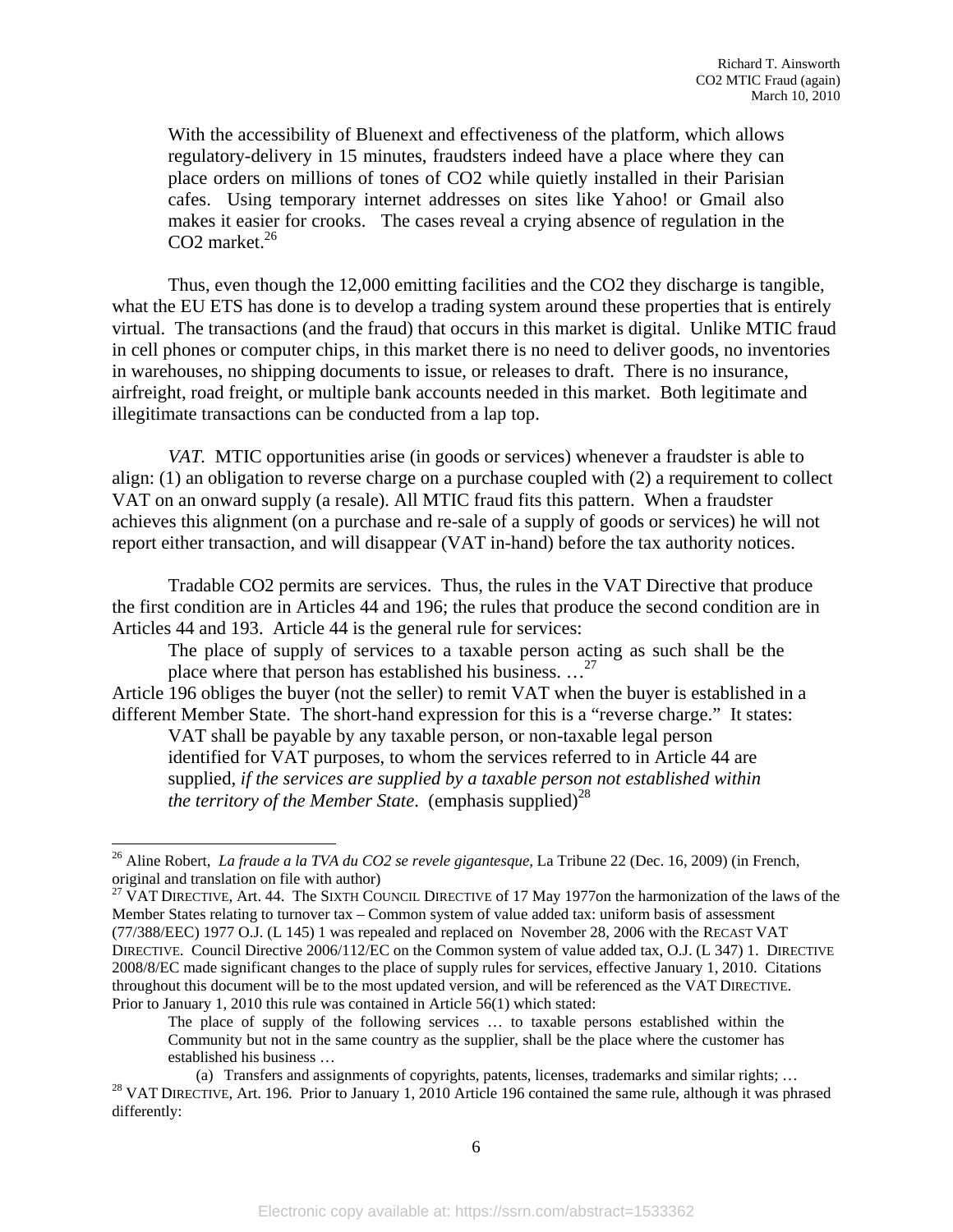When services are supplied between taxable persons established within the same Member State the place of supply rules are irrelevant,  $^{29}$  but the reporting obligations are different. Article 193 states:

VAT shall be payable by any taxable person carrying out a taxable supply of goods or services, except where it is payable by another person in the cases referred to in Articles 194 to 199 and Article 202.<sup>30</sup>

*Confusion in the press*. The EU ETS does not *cause* CO2 MTIC fraud – the VAT Directive does, but this does not always seem clear. For example, on the eve of the UN Climate Change Conference in Copenhagen a local Danish paper, *Ekstra Bladet,* ran a sensationalized story that was picked up globally. The Copenhagen Post picked up a version of this account and ran the following on the front page:

#### **DENMARK RIFE WITH CO2 FRAUD**

#### **Scams in many countries are subject to investigation by authorities**

Authorities in several countries investigate VAT tax fraud stemming from the Danish CO2 quota register.

Denmark is the centre of a comprehensive tax scam involving CO2 quotas, in which the cheats exploit a so-called 'VAT carrousel', reports *Ekstra Bladet* newspaper.

Police and authorities in several European countries are investigating scams worth billions of kroner, which all originate in the Danish quota register. The CO2 quotas are traded in other EU countries.<sup>31</sup>

However, Denmark is not "rife with CO2 fraud" *because of* "the Danish quota registry." The extensive CO2 MTIC fraud in the EU is not "*stemming from* the Danish CO2 quota register." Improving the Danish register will necessarily bring about a reduction in CO2 MTIC losses in the EU. Reducing the loss in Germany from CO2 MTIC fraud requires a VAT law change in Germany, not a regulatory improvement in the Danish quota registry.

The Danish government responded immediately in two ways. The first response was a denial. There was no causal link between the Danish registry and CO2 MTIC fraud. The second response was to rush through Parliament some long overdue changes in the VAT law.<sup>32</sup> If Denmark is "rife" with CO2 fraud, it is the second, not the first action that will bring about a reduction in losses. The press release stated:

#### **COLLABORATION AMONG AUTHORITIES MAKES CARBON TRADING FRAUD MORE DIFFICULT**

VAT shall be payable by any taxable person *to whom the services* referred to in Article 56 *are supplied* … (emphasis added)

<sup>&</sup>lt;sup>29</sup> Prior to January 1, 2010, Article 43 contained a general place of supply rule that would apply in this situation. It stated:

The place of supply of services shall be deemed to be the place where the supplier has established his business or has a fixed establishment from which the service is supplied … 30 VAT DIRECTIVE, Art. 193. 31 *Denmark Rife with CO2 Fraud*, Copenhagen Post On-line (Dec. 1, 2009) *available at*:

http://www.cphpost.dk/component/content/47643.html?task=view 3<sup>2</sup> As of this writing, it appears that these VAT changes have not become law.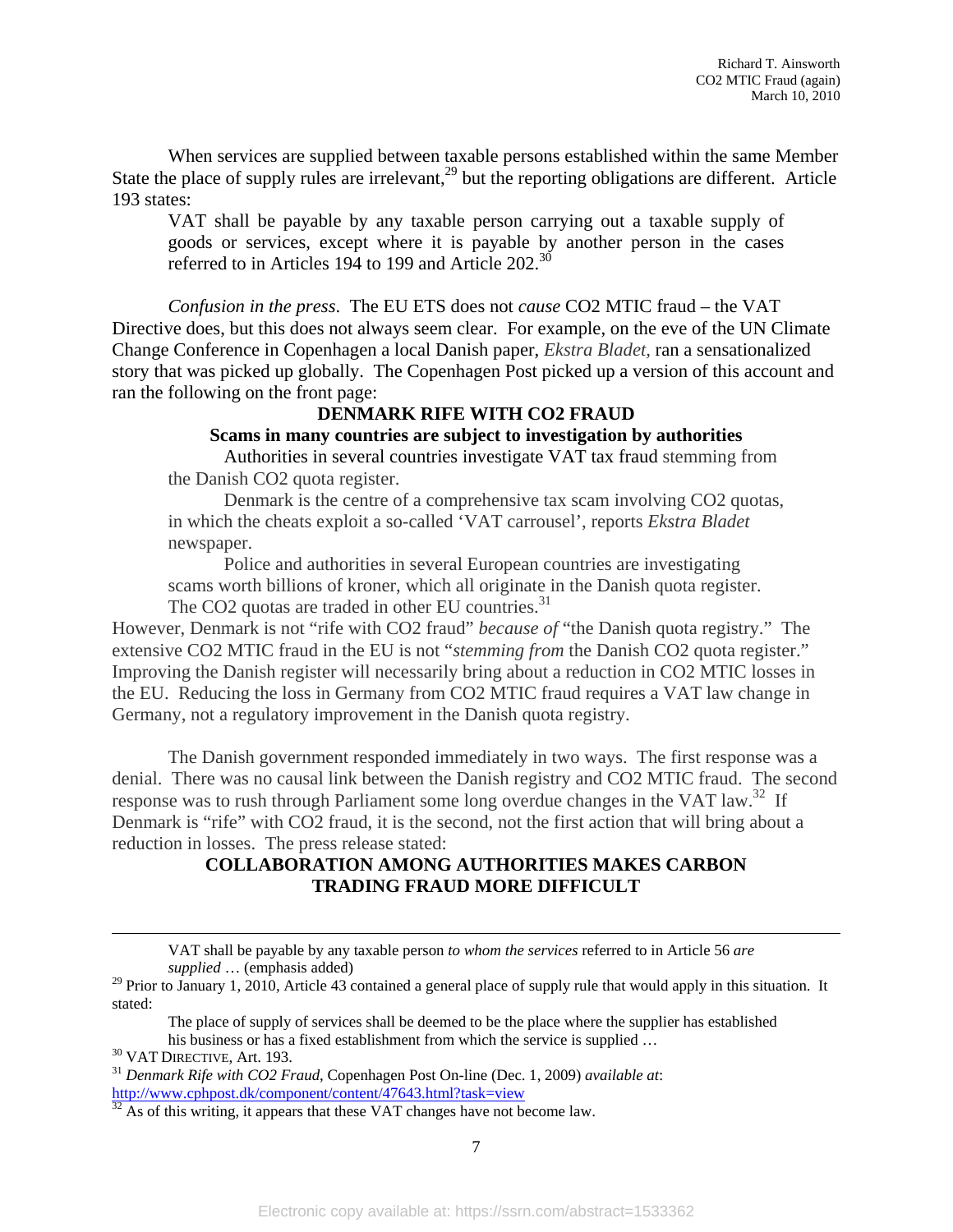Danish daily newspaper *Ekstra Bladet* claims on 1 December that Denmark is a haven for carbon trading fraudsters. Neither the Danish tax authorities nor the Danish Energy Agency agrees with this claim.

There is no evidence to suggest that the Danish Emission Trading Registry has been used extensively for VAT fraud, or to suggest that the Danish Emission Trading Registry is a centre for all VAT fraud taking place at EU level….

[And secondly] … the Danish Parliament adopted a bill on 3 December 2009 submitted by the Danish Minister for Taxation which aims to eliminate the possibility for VAT fraud in connection with carbon emission trading. … With the adoption of the bill, Denmark follows the lead of France, the UK, the Netherlands and Spain, which have introduced similar legislative measures in order to prevent this type of fraud.<sup>33</sup>

 Effective January 1, 2010 Denmark will apply a domestic reverse charge for all trade in CO2 permits. The law change was unanimously approved by Parliament on December 3, and the Danish Energy Authority suspended applications for new Personal Holding Accounts on December 23, 2009 pending new regulations. This is the solution recommended by the Commission. It follows four earlier "self-help" remedies by France, the Netherlands, Spain, and the UK. It will stop the losses – in Denmark.

CO2 MTIC first became a public concern on June 8 in France where rumors of MTIC fraud in carbon emission permits closed the BlueNext exchange (the main European exchange for spot trading of EUAs). When trading began again on June 10, the certificates, which had previously been subject to the 19.6% French VAT, were exempt (without right of deduction).

The Netherlands and the UK soon followed the French, but in each case the solutions were different. On July 14 the Dutch took a page from the earlier enforcement efforts in the UK (in the cell phone and computer chips markets) – they applied a domestic *reverse charge*.<sup>34</sup> On July 31<sup>st</sup> the UK changed its treatment of CO2 permits, but instead of following the French or the Dutch, the UK exempted transactions in CO2 permits *with a right of deduction*. HMRC's Revenue and Customs Brief 46/09 indicated:

In response to the escalating threat of VAT fraud in connection with trading of emissions allowances (often called 'carbon credits'), the Government has introduced legislation to zero rate the supply of emissions allowances within the UK with effect from 31 July 2009. *This is an interim measure* that the Government expects to remain in force *until an EU-wide solution is implemented*. It follows similar action taken by France and the Netherlands earlier in the

l

 $\frac{34}{34}$  COUNCIL DECISION 2007/250/EC, authorizing the United Kingdom to introduce a special measure derogating from Article 193 of Directive 2006/112/EC on the common system of value added tax, O.J. (L 109) 24, *available at*: http://eur-lex.europa.eu/LexUriServ/site/en/oj/2007/l\_109/l\_10920070426en00420043.pdf. The derogation expired on April 30, 2009, and was extended until April 2011. HMRC, *Revenue & Customs Brief 28/09 VAT -Reverse charge accounting for businesses trading in mobile telephones and computer chips: renewal of EU derogation*, available at: http://www.hmrc.gov.uk/briefs/vat/brief2809.htm

<sup>&</sup>lt;sup>33</sup> Danish Energy Agency, *Collaboration Among Authorities Makes Carbon Trading Fraud More Difficult* (Dec. 3, 2009) *available at*: http://www.ens.dk/en-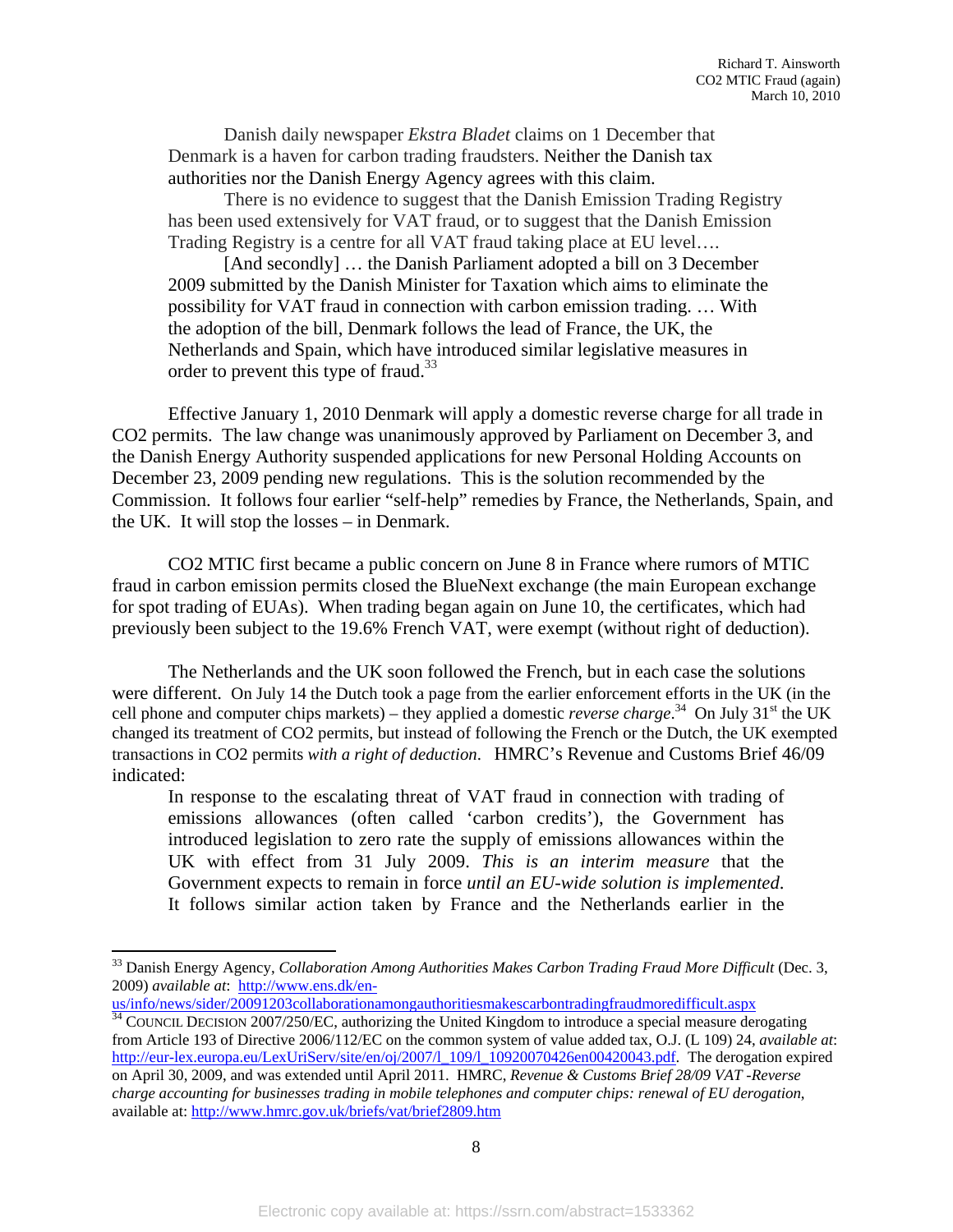summer. The UK has applied to the EU for a retrospective derogation to remove VAT from these products.<sup>35</sup>

 An EU-wide solution is still not in place, but all indications are that by February 24, 2010 the European Parliament will adopt the Commission's proposal<sup>36</sup> for an "optional and temporary application of the reverse charge mechanism" to mobile telephones, integrated circuit devises, perfumes, precious metals and allowances to emit greenhouse gases. The Danish, Dutch and Spanish have effectively adopted this proposal already. It is expected that the UK and France will adopt conforming rules once the Directive is in force – and if all other Member States agree to the domestic reverse charge.

But be forewarned, if the European Parliament does remove the potential for VAT fraud in carbon credits via a pan-European reverse charge mechanism, then the fraudsters will undoubtedly look elsewhere as happened when the UK introduced this measure in computer chips and mobile phones. As Europol further indicated in the press release referenced above, it is already concerned about other markets, very similar to carbon credits, such as the online gas and electricity trading platforms. The migration path that MTIC should be expected to take, as well as the pre-emptive solutions that should be considered will be covered in additional papers.

#### VAT POLICY:

#### METAPHYSICS AT THE VAT COMMITTEE

 Under Directive 2003/87/EC of October 13, 2003 trade in greenhouse gas emissions was to commence on January 1, 2005.<sup>37</sup> As a result France requested that the VAT Committee<sup>38</sup> consider the VAT treatment of the issuance and the trade in greenhouse gas emissions allowances. This question came up in two meetings of the committee, the first on March 26, 2004 and the second on May 27, 2004. It was important that all Member States agree on the VAT treatment before the markets opened. It seems that the reason for the second meeting was

 $\overline{a}$ 

<sup>35</sup> HMRC, REVENUE & CUSTOMS BRIEF 46/09, *VAT: Zero rating of emission allowances with effect from 31 July*  2009, available at: http://www.hmrc.gov.uk/briefs/vat/brief4609.htm (emphasis added).<br><sup>36</sup> Proposal for a COUNCIL DIRECTIVE amending DIRECTIVE 2006/112/EC as regards an optional and temporary

application of the reverse charge mechanism in relation to supplies of certain goods and services susceptible to fraud, COM(2009)511 final (indicating that Member States will have the option to elect the reverse charge for CO2 permits, and for two of the other four categories of goods). The Council of Finance Ministers generally agreed on the introduction of the reverse charge on the basis of the Directive Proposal.<br><sup>37</sup> DIRECTIVE 2003/87/EC OF THE EUROPEAN PARLIAMENT AND OF THE COUNCIL establishing a scheme for

greenhouse gas emission allowance trading within the Community and amending COUNCIL DIRECTIVE 96/61/EC, O.J. (L 275) 32, Art. 4.

<sup>&</sup>lt;sup>38</sup> The VAT Committee is an advisory committee on VAT under VAT Directive, Art. 398. The VAT Committee consists of representatives of the Member States and of the Commission. Certain provisions of the Directive require that the VAT Committee be consulted before certain measures are applied; see Articles 11 (single taxable person), 27 (internal supplies of services), 80 (objective valuation), 155 (special exemptions linked to international goods traffic), 164 (exemption supply to exporter), 177 (cyclical economic reasons, mentioned below), 191 (nonapplication of adjustment rules), 199 (reverse charge). The Committee must also examine questions raised by the chairman on his own initiative or at the request of the representative of a Member State, concerning the application of VAT. The Committee is merely an advisory body, although originally it was the intention to apply the procedure of a regulatory nature (i.e. a procedure based on which the Committee can prescribe binding rules as is common in customs matters). Nevertheless its "decisions", which are not published, have a big influence on the day-to-day practice of VAT.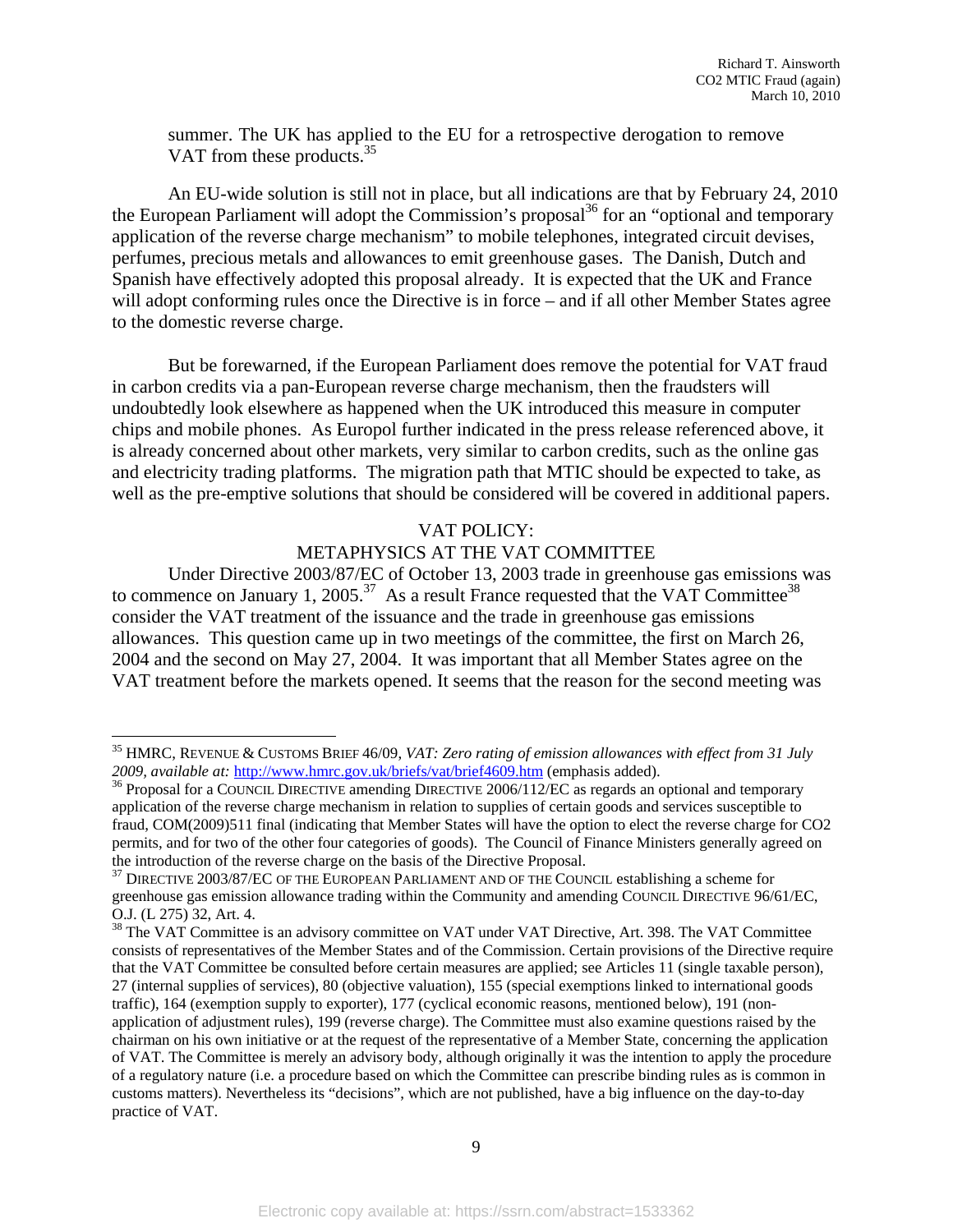that "most of the delegates who commented on this subject [in the first meeting] expressed reservations about the Commission's working paper."<sup>39</sup>

 Three types of transactions were considered: (1) the VAT treatment of allowances sold by Member States, (2) the VAT treatment on transfers of allowances between operators, and (3) the VAT treatment on transfers by individuals/ or by operators as financial instruments. The first question seemed more problematical than the second, and seems to have been the main focus of the second meeting. The third question is fact intensive, turning on whether or not the individuals or operators are engaging in economic activity. However, it was the way the second question was answered that determined the results in each of the others, and opened the door for MTIC fraud in CO2 permits.

*First question.* With respect to the first question, the Commission presented a revised Working Paper 443. The Commission argued that (1) common rules were needed on the sale of allowances by Member States, (2) distortion in competition needed to be avoided – the competition at issue was between Member State and the operators that would both be selling CO2 permits into the same market, and (3) that this distortion was very likely to increase over time because volume of allowances sold by Member States was scheduled to increase – the 2005 ceiling was 5% of all allowances allocated, but by 2008 the ceiling for Member State sales was 10%, and this percentage was expected to continue to increase.

Thus, because of the answer to question  $(2)$  – that operator-to-operator sales were taxable – the answer to question (1) was predetermined. Of course if question (2) was answered differently – that operator-to-operator sale of CO2 permits was exempt instead of taxable – then the same logic would work in reverse. The sale of allowances by Member States should be exempt. In fact, "... one delegate considered that the transfer of allowances [among operators] *could be exempt* from VAT under Article 13(B) of the Sixth Directive." (emphasis added)<sup>40</sup> This delegate was evidently not persuasive.

*Second question*. If everything turns on the answer to question (2), the most critical thing decided at the earlier, March  $26<sup>th</sup>$ , meeting was that "... all the delegates who spoke agreed with the Commission and France that the transfer of greenhouse gas emission allowances between operators *were services subject to VAT*. The place of taxation of the supply of such services is determined by Article 9(1) or 9(2)(e) of the Sixth Directive concerning transfers and assignments of copyrights, patents, licenses, trade marks and similar rights. The later provision applies in particular when the recipient of a supply of services is a taxable person established in a different Member State to the supplier."<sup>41</sup> (emphasis added)

The Commission could not agree that operator-to-operator sales of CO2 permits were financial transactions. This might have exempted them. However, the operators selling permits are industrial companies and have excess allowances either because of reduced production

<sup>39</sup> VALUE ADDED TAX COMMITTEE, WORKING PAPER 443 REV 1, *Question Concerning the Application of Community VAT Provisions: Greenhouse Gas Emission Allowances*, TAXUD/1625/04 REV 1 (May 27 2004) at  $\P$  1.<br><sup>40</sup> VALUE ADDED TAX COMMITTEE, WORKING PAPER 443 REV 1, *Question Concerning the Application of* 

*Community VAT Provisions: Greenhouse Gas Emission Allowances*, TAXUD/1625/04 REV 1 (May 27 2004) at ¶ 2. 41 *Id*.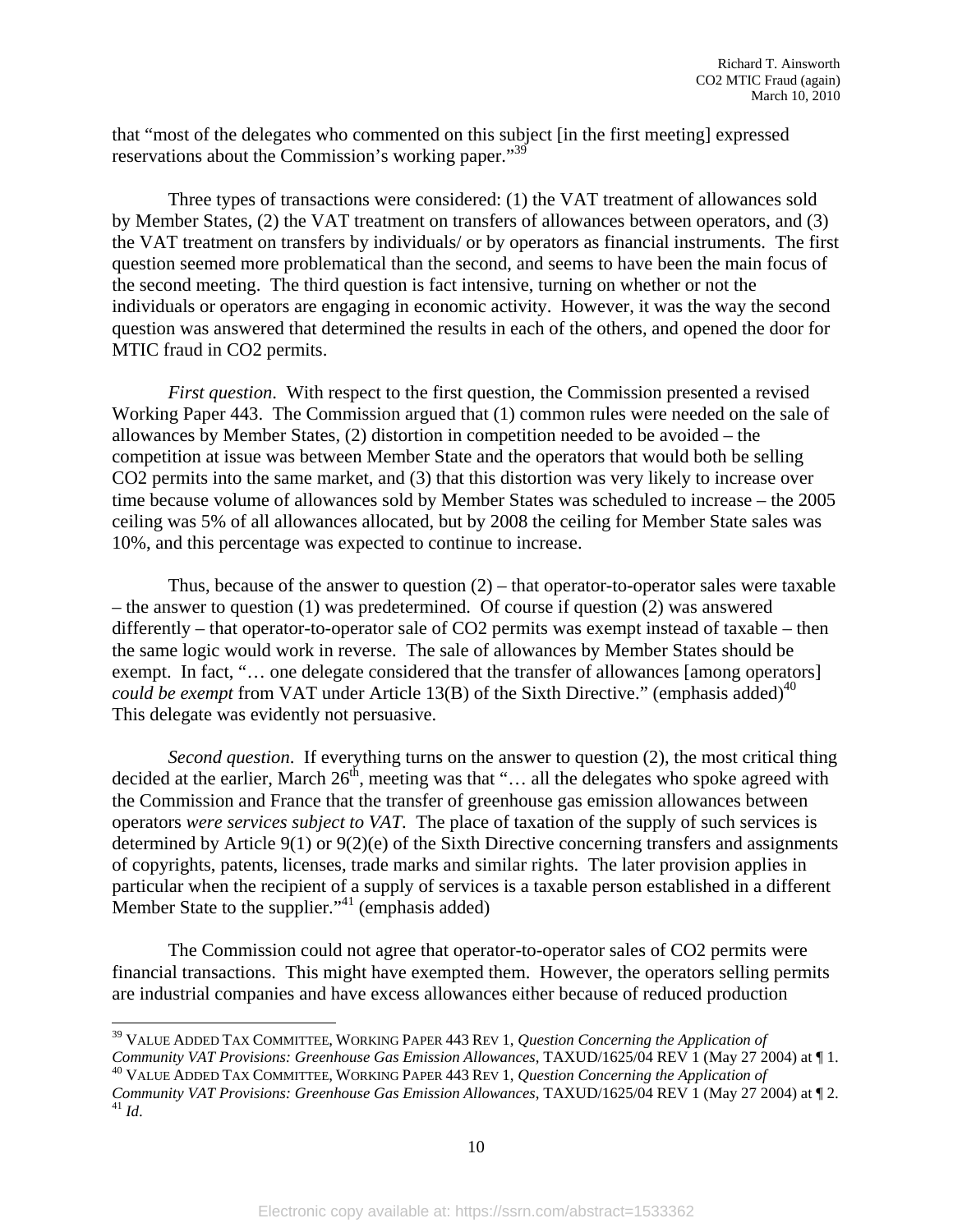activity or improved anti-pollution investments and these are business related assets. Secondly, even if they could be characterized as financial transaction the Commission could not find a provision under then Article  $13(B)(d)$  [most likely the current Article  $135(1)(f)$  as "debts" or "other securities"] where they would fit. And, thirdly, exemptions are always construed narrowly, so the Commission would not reason by analogy here.

*Third question*. The third question never had a simple answer. The EU ETS anticipates that third parties (neither the operator that has achieved the pollution reduction nor the operator that will use the excess allowances) will enter the market and buy or sell allowances as an investment. This becomes a fact intensive inquiry into the intended use of the allowance. The ECJ has been very clear that the mere acquisition, holding, and sale of shares are not economic activities. As such they are outside the scope of the VAT. However, transactions in securities can be an economic activity if revenue is derived on a continuing basis from activities that go beyond mere acquisition and sale.<sup>42</sup> The delegates were asked if they agreed with the Commission. The outcome was unanimous:

The delegations agreed unanimously that the transfer of greenhouse gas emission allowances as described in Article 12 of Directive 2003/87/EC of the European Parliament and of the Council of 13 October 2003, when made for consideration by a taxable person is a taxable supply of services falling within the scope of Article 9(2)(e) of Directive 77/388/EEC. None of the exemptions provided for in Article 13 of Directive 77/388/EEC can be applied to these transfers of allowances.<sup>43</sup>

With this unanimous agreement the door to CO2 MTIC fraud was flung wide open. Things could just as easily gone the other way, if a decision on second question was that operator-to-operator transfer were exempt. Such a decision would mean that there would be no distortion of competition when Member States sold emission certificates. The transactions encompassed by the first question would be exempt, and so too would be any of the financial investment transactions. But this was not the recommendation of the VAT Committee.

What went wrong? The problem is not in the analysis  $-$  it's in how the question is framed. Like a Cyclops, both the VAT Committee and the Commission look at tradable emission allowances through one eye. They are asking "what is it?" Once they agree on "what it is" the normal VAT rules will apply. As a result, the analysis is static and it its full version borders on the metaphysical.

Another eye needs to open. An additional question will balance the analysis and bring the problem into focus. We need to ask: "how will this item [whatever it is] be traded?" In other

<sup>42</sup> *Empresa de Desenvolvimento Mineiro SGPS SA (EDM), formerly Empresa de Desenvolvimento Mineiro SA (EDM) v. Fazenda Pública* (Case C-77/01) [2004] ECR I-4295 (holding that simply selling share and other securities held in investment funds is not an economic activity, nor is the service of placing these funds for consideration a taxable supply under the EU VAT).

<sup>43</sup> European Commission, Taxation and Customs Union, *A SELECTION OF GUIDELINES ADOPTED BY THE VAT COMMITTEE FROM 1977 to 2008* (as of December 31, 2008) with regard to QUESTIONS concerning the application of the Community VAT provisions, *available at*: http://ec.europa.eu/environment/climat/pdf/vat\_guidelines.pdf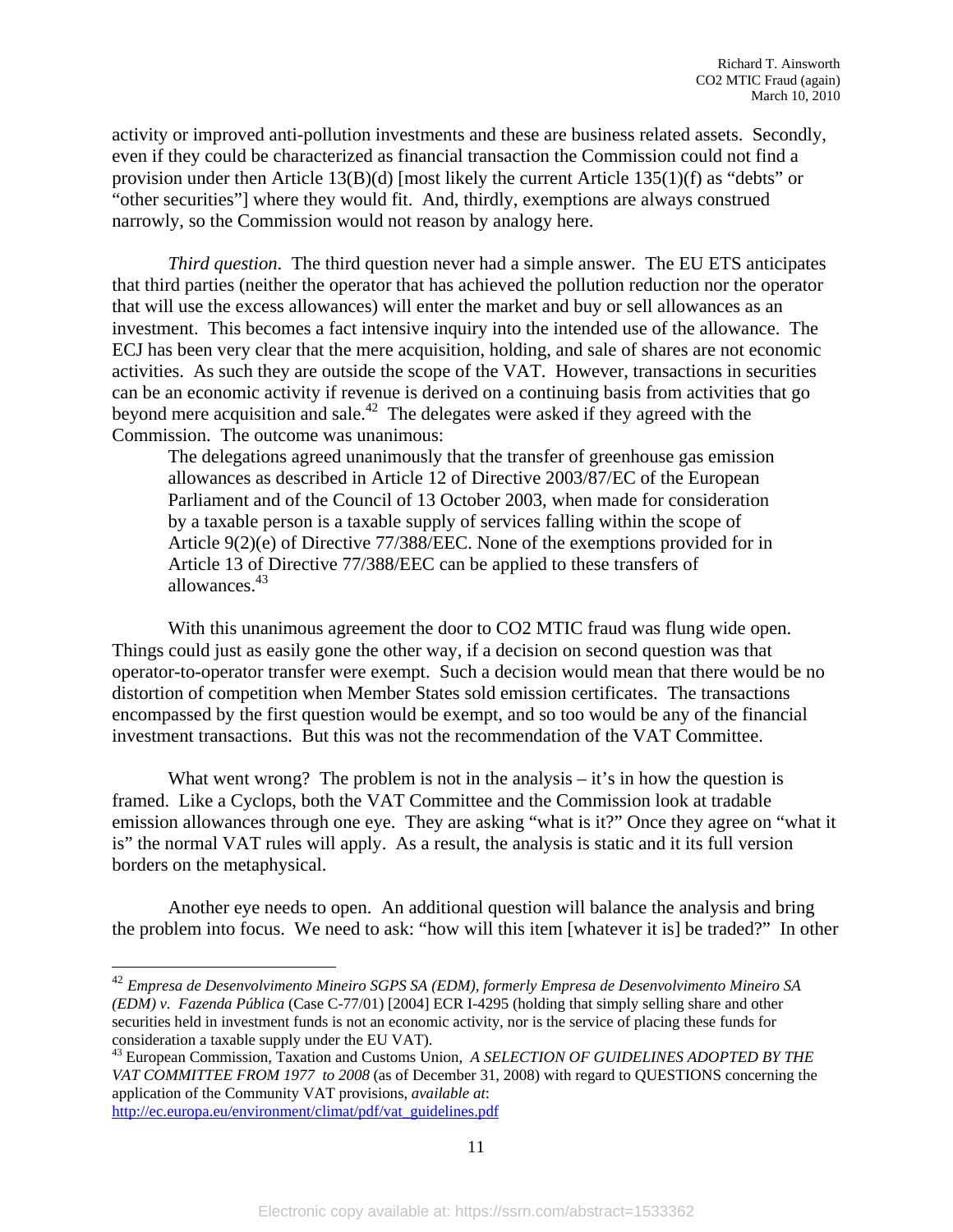words, the VAT Committee and the Commission need to look at the marketplace. When TAXUD/1625/04 REV 1 is read carefully, it is very apparent that all of the critical pieces are on the table: (1) zero-rating and reverse charge, (2) onward sales collecting VAT, (3) multiple sellers [Member States granting and selling emissions certificates, operators selling excess allowances, investors selling allowances for gain], (4) multiple buyers [operators buying excess allowances for production, and investors buying allowances for a gain], and (5) a highly efficient exchange looking for global expansion. The problem is, no one places these piece in the context of a real marketplace and "thinks like a fraudster." Doing so would open another eye.

The key here is that there was an opportunity for prevention. If the VAT Committee and the Commission had looked with both eyes, balanced the metaphysical inquiry of "what is this," with an appreciation of the marketplace, then there would have been a reason to take very seriously the suggestion of "… one delegate [who] considered that the transfer of allowances [among operators] *could be exempt* from VAT under Article 13(B) of the Sixth Directive." Like dominoes, if this suggestion is endorsed, and the operator-to-operator transaction in second question is deemed to be exempt, then all the other transactions must follow suit. The metaphysical needs to make a concession to the practical to reach this result, but with massive CO2 MTIC fraud hanging in the balance this might be a decision that could have been made.

#### AN EXAMPLE: ONE CO2 MTIC PATHWAY AND WHY THIS MTIC MUTATION IS SO DANGEROUS

*The pathway*. There are three transactions in the following diagram: [**1**] a Spanish operator sells excess emissions allowance to a Czech Republic entity, which [**2**] re-sells in a private sale to a Swedish entity, and then [**3**] sells onward to a Swedish end-user through the Nord Pool exchange.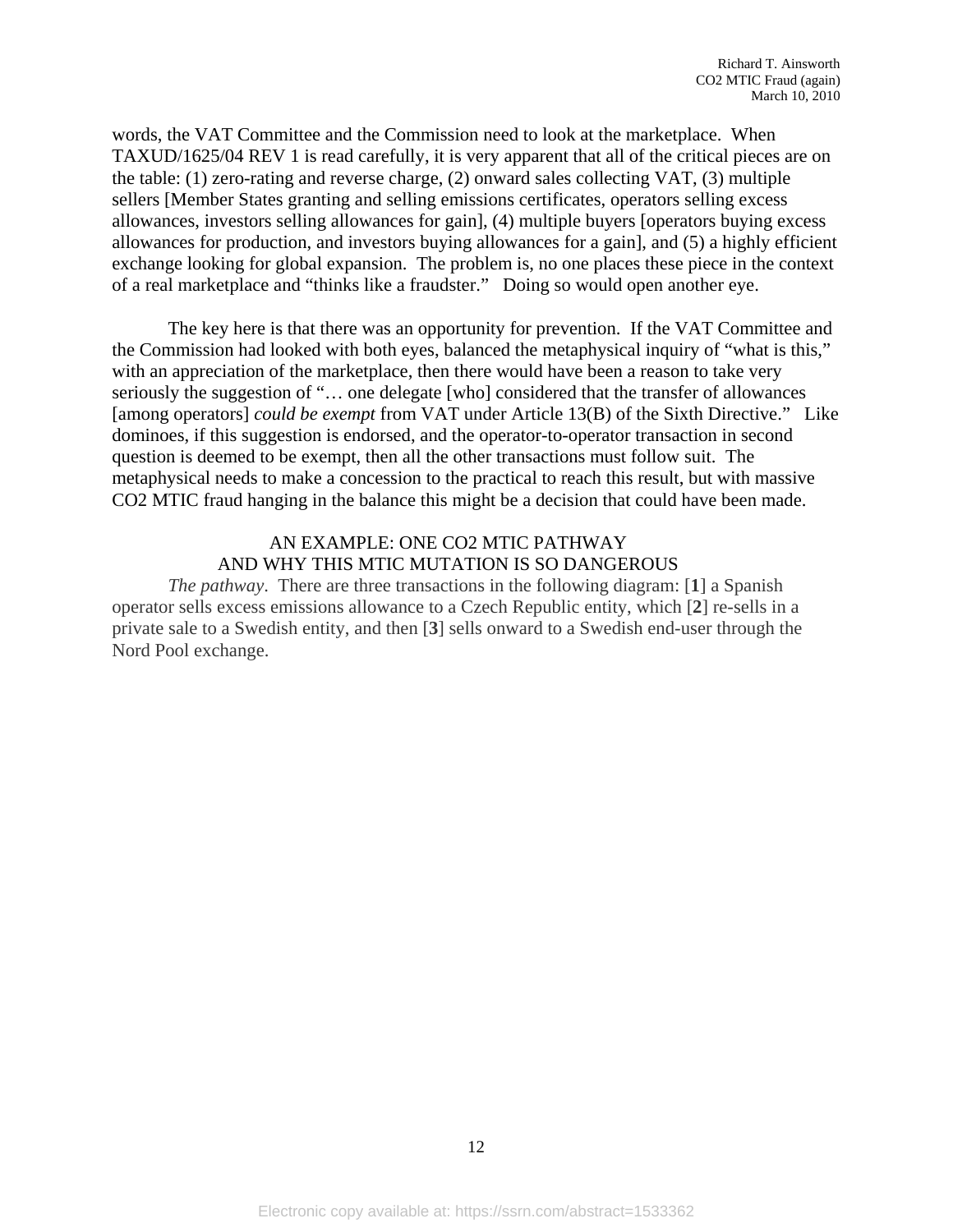**DIAGRAM #1** 



In the first transaction [**1**], A (a Spanish power company) has extra EUAs, and a sale of these credits is arranged on the BlueNext Exchange in Paris, France to B (a Czech company). B is a legitimate company, although it is owned and controlled by a fraudster. A is registered on the BlueNext Exchange, and B is not. B purchases the EUAs through an experienced broker on the BlueNext. There are due diligence requirements under *Kittle* that may need to be complied with, but by using an established company the fraudster can be sure that no problems will arise.

The reason B might use a broker in this transaction instead of registering on the BlueNext Exchange directly is to make the transaction more difficult to follow. Emission permits are services, A and B are established in different Member States and Articles 44 and 196 require a zero-rating by A, with B obliged to reverse charge.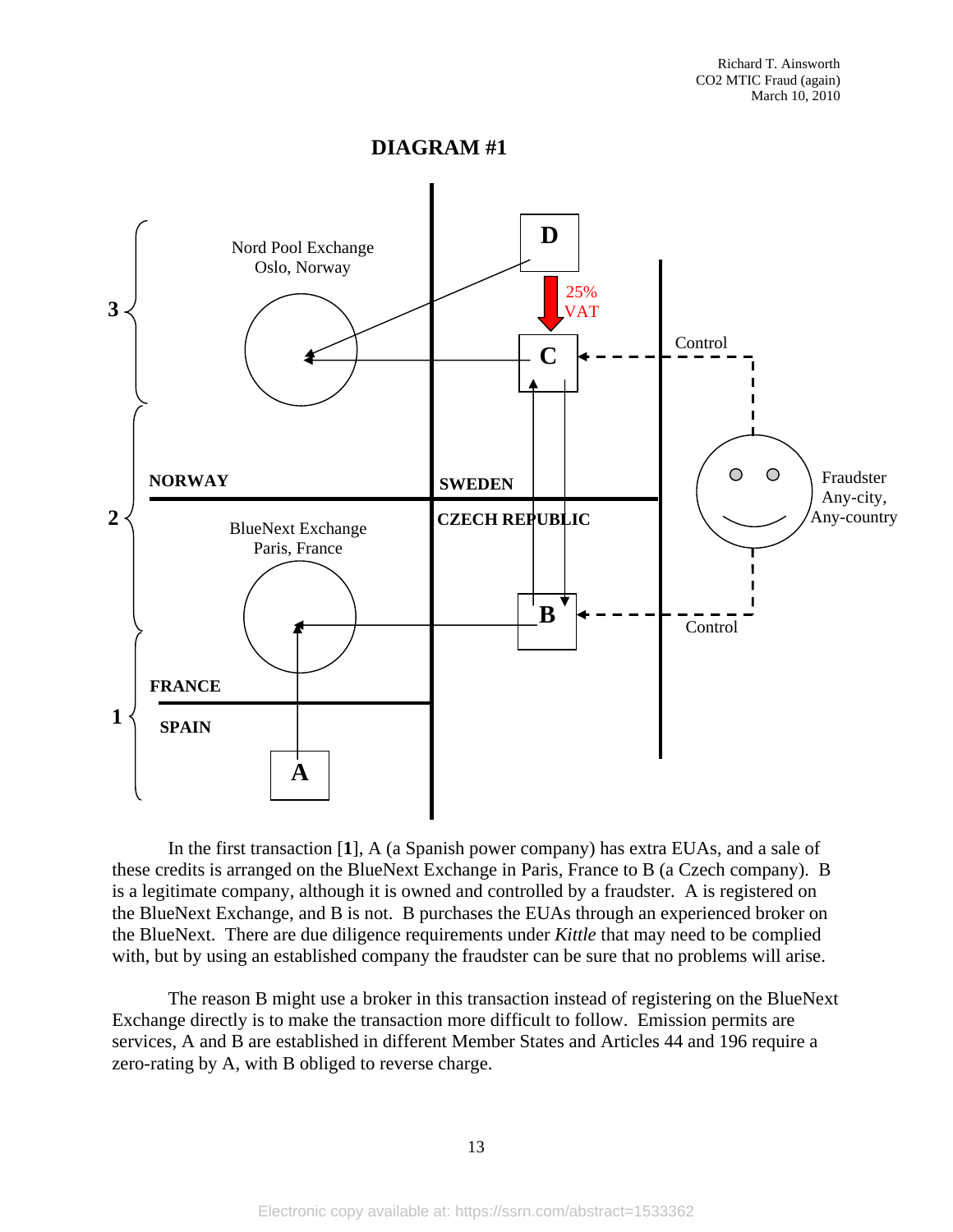The second transaction [**2**] does not occur on an exchange. In it the Spanish EUAs are sold by B to C (a Swedish company). C is a shell company that is owned and controlled by the fraudster. This transaction is also zero-rated because B and C are established in different Member States. C has an obligation to perform a reverse charge. B can complete its VAT return – the EUAs it purchased without VAT have been sold in a zero-rated transaction. No net VAT is due. The reason B sells to C outside of the exchange system is to disguise this transaction. The intent is to make the trail difficult to follow. The price charged is the fair market value of the EUAs as recorded on one of the major exchanges.

The third transaction [**3**] is performed on the Nord Pool exchange, and in it C (a Swedish company) sells to D (another Swedish company). D is an end-user of the credits. Because C and D are established in the same Member State (Sweden) C is obligated to collect VAT from D. Although C could register and sell the EUAs to D on the exchange directly, it is likely that a broker will be used.

C will go missing as soon as it becomes apparent that the tax authorities are making inquiries. It is very likely that B will hear about an investigation before C, and a phone call to the controlling fraudster is all it will take to make C disappear. The VAT collected at 25% of value of the emissions allowances will long ago have been deposit in a safe bank.

*Dangerousness*. CO2 MTIC is far more dangerous than earlier MTIC frauds because the entire fraud can be conducted remotely. Emission allowances are virtual. They are tracked and transferred by the EU ETS. Fund transfers are all online and established exchanges close out transactions in 15 minutes.

In the early days there were hints that MTIC would become a fully digital fraud; one that could be conducted remotely. At the height of the MTIC fraud in computer chips the Guardian interviewed a fraudster.

[Carousel fraud] is Britain's fastest-growing criminal enterprise, ... Among the [criminals is] a man who likes to be known as Colin, a genial wheeler dealer, ... and his mate "Andy", said to be "a bit of an anorak" when it comes to computers. "He's the technical expert," Colin explained. "I'm into banking, investments, things like that." Each afternoon, hunched over a couple of PCs in his apartment ... Andy spins the wheels of carousel fraud, ... "You can turn the carousel in just 10 minutes, and then you just have to wait 30 days for the money to come in," says Colin. "You can run it round five companies but there are up to 300 that can be used. Each spin can give you up to 200,000 pounds. The longest it stays in any bank account is two hours. ... You can move money so fast. The scale of it is beyond comprehension, you have no idea how much money is being made." ... The downside, as Colin and Andy discovered late last year, is that carousel fraud is becoming increasingly attractive to violent criminals. ... "Andy had a knock on his door [one day] and then he found he was having to pay out to some really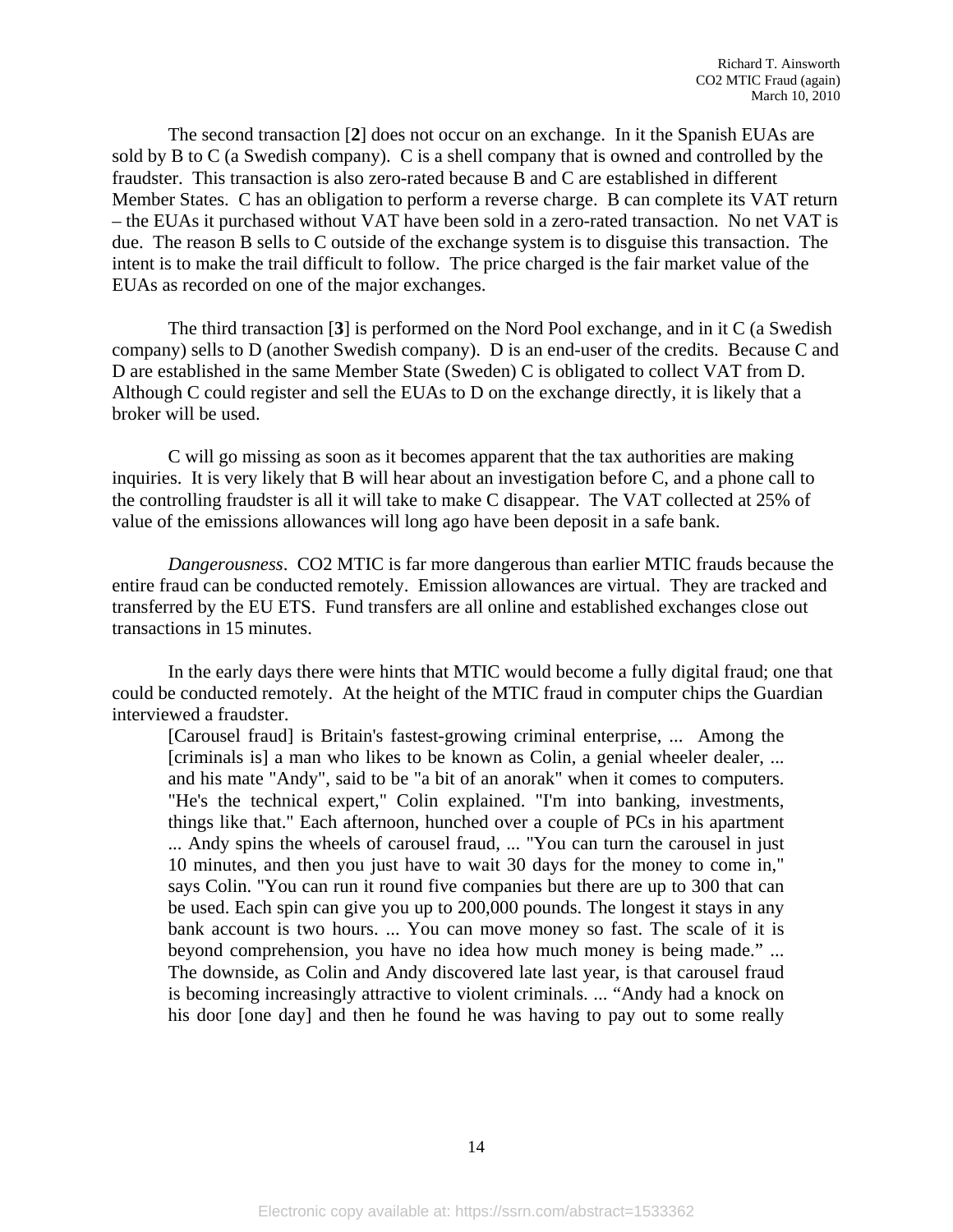heavy people ... I thought he was going to get cracked. He didn't get cracked, but, ..." [said Colin].<sup>44</sup>

 But with computer chips there were always problems with making physical delivery. In CO2 MTIC that is no longer a problem. Thus, when Aline Robert reported that the "... BlueNext ... platform ... allows ... fraudsters a place orders on millions of tons of CO2 while quietly installed in their Parisian cafes …" it seems that the digital future of MTIC fraud has arrived in the CO2 market.

 If we return to Diagram #1 and look at it from the fraudster's point of view, there are several things that stand out, and a few more details that can be added. First of all, Sweden was targeted in this fraud. The standard rate in Sweden is 25%, so it is a more profitable target for fraudsters than Luxembourg with a standard rate of 15%. Any of the 22 Member States that still tax transactions in emissions allowances in accord with TAXUD/1625/04 REV 1 could have been targeted.

Secondly, the only contact the fraudster wants to have with Sweden is the shell company C. Once the Swedish end-used (D) pays the VAT to C, there is very little the Swedish tax administration can do until the time comes for C to file a VAT return (which could be as long as 90 days from the time of the transaction). There is no "early warning system for Sweden. No amount of cooperation among the Member States will pre-empt this fraud. In fact all of the critical transactions occur outside of Sweden. There is however, an early warning system for the fraudster. If Sweden makes inquiries about the emissions permit, it will most likely contact Spain, and this trail will lead to B.

Third, the most significant barrier to the fraudster's plan is the chance that the Swedish end-user D will perform a serious due diligence review of C (as required by *Kittel*) and refuse to go through with the transaction. To minimize this risk C will use a broker. C will also try to construct a coherent business profile in a National Registry. C will not use the Swedish registry, instead it will use Denmark. Reportedly, one of the easiest registries to access has been the Danish Emissions Trading Registry run by the Danish Energy Authority.<sup>45</sup> In this manner the Danish registry facilitates CO2 MTIC fraud, but it is not the cause of it. The cause is in the Swedish VAT statute.

Finally, the diagram places a single fraudster in an unspecified country. In fact, there is very seldom a single fraudster involved in CO2 MTIC; instead there is a network of people some of whom only invest in the fraud. At the time of this paper the return offered by CO2 MTIC fraud rings is between 5% and 10% return on funds per week (personal communication). Diagram #2 shows these additional factors.

l

<sup>45</sup> The Danish Emissions Trading Registry can be accessed and searched remotely at: https://www.kvoteregister.dk/reportAccountsList.do?UName=&passwordIn=&accountIdentifier=&accountTypeCod e=-1&search=Search

<sup>44</sup> Ashley Seager & Ian Cobain, *Carousel fraud: Bogus deals keep Customs in a spin: Smart criminals stay ahead of investigators Russian mafia and IRA linked to swindles,* Guardian (May 9, 2006) *available at*: http://www.guardian.co.uk/uk/2006/may/09/ukcrime.ashleyseager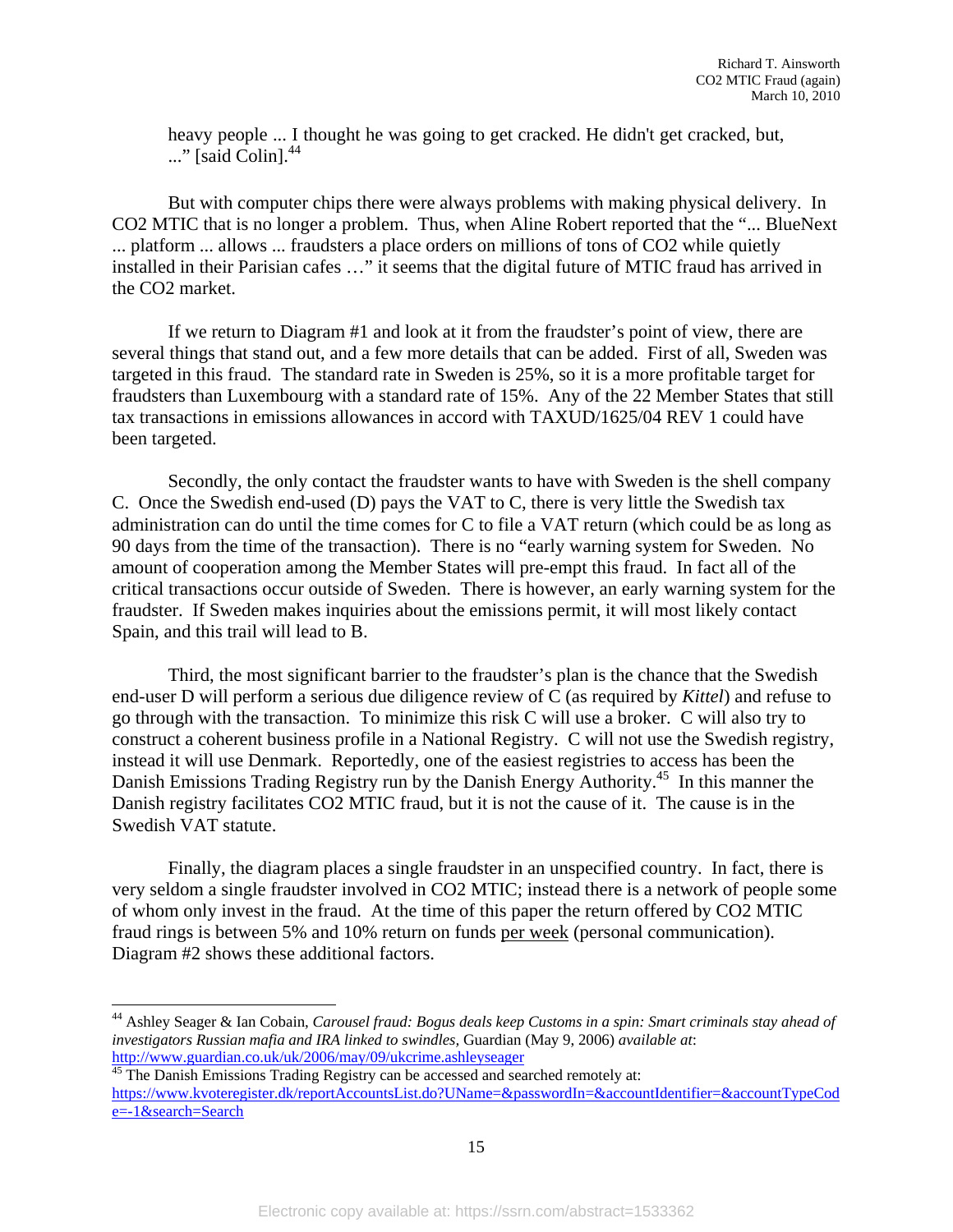

THE TECHNOLOGY-BASED ADMINISTRATIVE SOLUTION TO MTIC FRAUD In one sense, CO2 MTIC is no different than any of the other MTIC frauds we have seen in recent years – frauds in cell phones, computer chips, perfume and precious metals. In another sense CO2 MTIC is very different from all the MTIC frauds that have come before. It is highly receptive to technology – it is a click-of-the-mouse transfer of intangible assets around an efficient, but highly porous EU-sponsored digital marketplace.

MTIC is not product-specific; it is statute-specific. MTIC relies on a zero-rated sale (between member states) that places both a reverse charge requirement and an obligation to collect VAT on an onward sale in an enterprise that can easily go missing. The problem is the temporary break in the chain of fractionated payments. Fractionated payments are the hallmark

16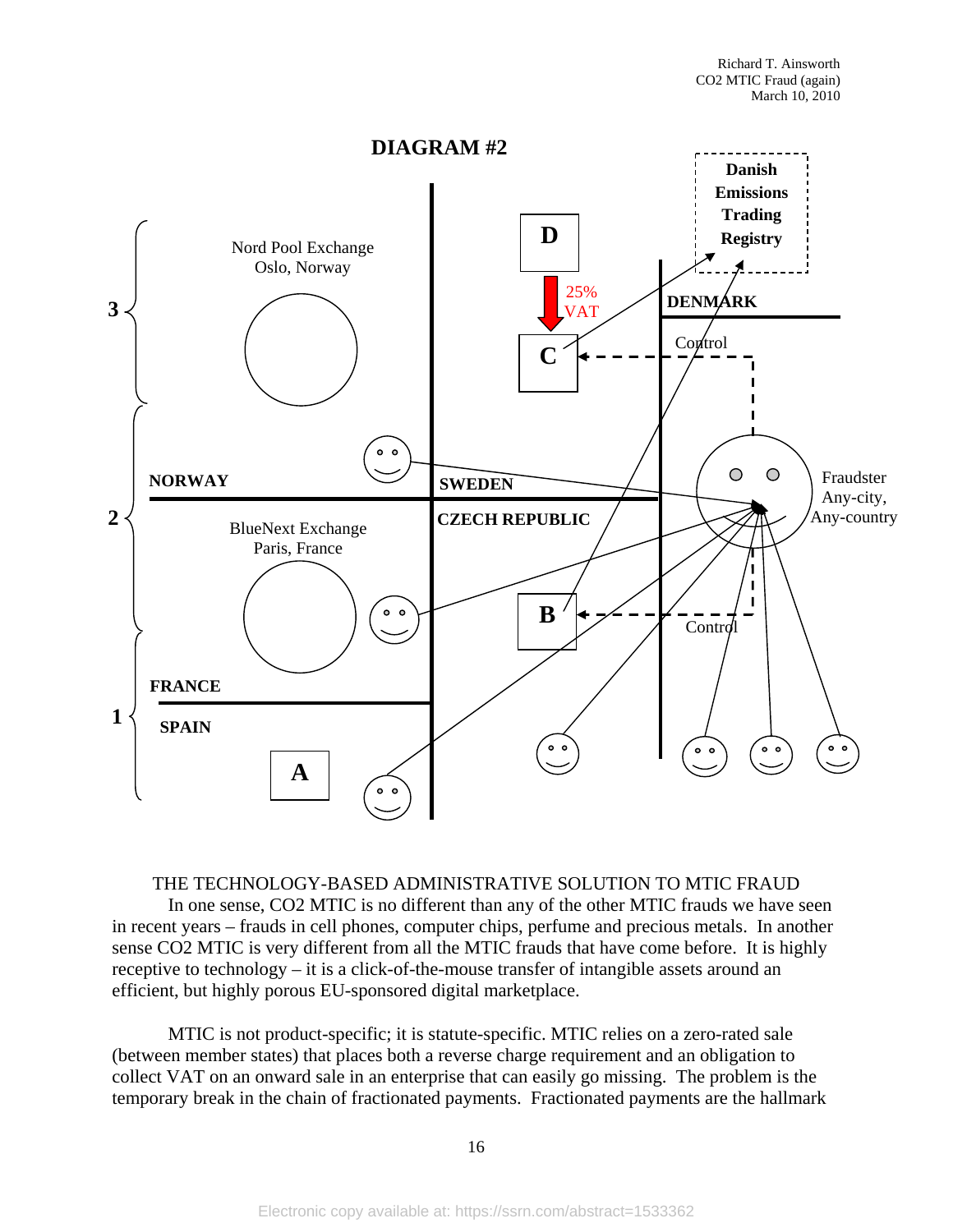attribute of the VAT. A solution to MTIC should heal the break – not break the chain again. Considered narrowly (for just CO2 permits) a domestic reverse charge is a workable solution only if all Member States apply it. Considered broadly (as a general solution for all MTIC fraud)  $\overline{a}$  domestic reverse charge is not scalable<sup>46</sup> (unless it is acceptable that the VAT devolves into a retail sales tax).

Stripped to essentials, the problem is about *assurance*. Where is the *assurance* that when an enterprise purchases supplies with an obligation to perform a reverse charge that it will make and report this charge, and collect and remit the VAT collected on an onward sale? This same question can be asked in the computer chip and cell phone trade, in the perfumes and precious metals business, and in CO2 permits. The important question is not *who* should remit the VAT; the important question is how can we be *assured* that whoever is charged with doing so actually does it?

Certified tax software and a change in the place of supply (and reporting requirements) for CO2 credits can solve this problem. Certified software is currently being used in the US retail sales tax by 23 states<sup>47</sup> under the Streamlined Sales and Use Tax Agreement (SSUTA).<sup>48</sup> The same software mechanisms could be applied in the EU to close the broken link in the fractionated payment system.

Only one statutory change is necessary – a conditional change in reporting obligations. Under the current rules the place of supply for CO2 credits is where the customer is established [Article 44]. The reporting obligations are on the supplier [Article 193] unless the supplier and customer are located in different Member States, in which case it is the customer's obligation [Article 196]. This is the intra-community reverse charge provision.

If both buyer and seller are using certified systems nothing would need to be changed. However, if the buyer is not using a certified system the obligation to collect and remit the VAT would need to be shifted back to the supplier [Article 193]. This would mean that a seller in the UK would collect the French VAT on a sale to a French established enterprise.

<sup>&</sup>lt;sup>46</sup> In other words, if every time MTIC showed up in a type of supply we applied the Dutch solution we would eventually turn the VAT into a retail sales tax. If instead we selected the French solution we would severely compromise the tax base – no one would suggest solving MTIC in cell phone or computer chips by exempting them, or in the case of the UK simply zero rating them.

<sup>&</sup>lt;sup>47</sup>These twenty-three states are divided into two groups, the full members, and the associate members. A full member state is a state that is in compliance with the Streamlined Sales and Use Tax Agreement through its laws, rules, regulations, and policies. Those states are: Arkansas, Indiana, Iowa, Kansas, Kentucky, Michigan, Minnesota, Nebraska, Nevada, New Jersey, North Carolina, North Dakota, Oklahoma, Rhode Island, South Dakota, Vermont, Washington, West Virginia, Wisconsin, and Wyoming. An associate member state is a State that has achieved substantial compliance with the terms of the Streamlined Sales and Use Tax Agreement taken as a whole, but not necessarily each provision, and there is an expectation that the state will achieve compliance soon. Those states are: Ohio, Tennessee, and Utah, *see* http://www.streamlinedsalestax.org (last visited Jan. 24, 2009). 48 STREAMLINED SALES AND USE TAX AGREEMENT (adopted November 12, 2002, amended November 19, 2003 and

further amended November 16, 2004) *available at* http://www.streamlinedsalestax.org [hereinafter SSUTA] (providing for fully digital compliance with sales and use taxes through certified intermediaries and certified software solutions).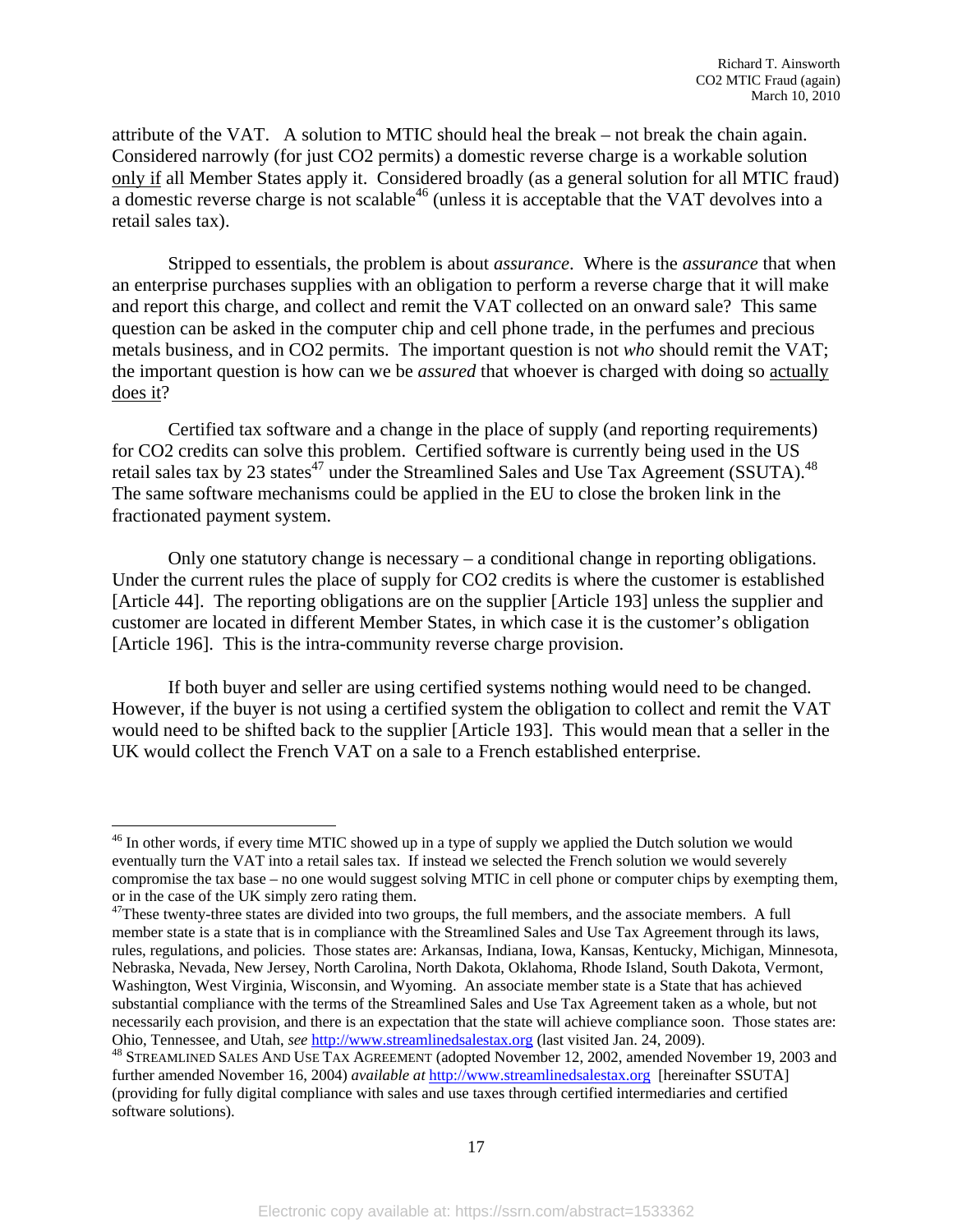This is a modification of a similar proposal made in an earlier paper.<sup>49</sup> In that earlier proposal the place of supply rules were also changed conditionally. Thus, in the previous example the UK seller would not only be obligated to collect and remit the VAT, but the VAT he collected was UK, not French. The author has been made aware that this would distort competition in cases where VAT in the supplier's jurisdiction was significantly lower than that in the buyer's jurisdiction.

*Certified tax software solution*. This proposal requires each Member State to adopt a testing regime for the certification of enterprise-level transaction tax software.<sup>50</sup> The software to be certified would be comprehensive. Software must be able to: (a) determine the correct tax for each transaction and calculate the VAT amount due, (b) post this amount on the appropriate invoice, (c) link each VAT input or output amount to the correct VAT return, and (d) complete the VAT return accurately.

Business use of certified software should be voluntary. In some instances however, notably when an enterprise is heavily engaged in transactions deemed inherently prone to MTIC fraud – like tradable emissions permits, cell phones, computer chips, perfume or precious metals – a jurisdiction might make adoption mandatory. Another instance where mandatory adoption might be appropriate is after a judicial proceeding. The government could seek (as a fraud remedy) that a court require the taxpayer to adopt certified software "going forward," because of proven instances of fraud in the past.<sup>51</sup>

<sup>&</sup>lt;sup>49</sup> Richard T. Ainsworth, *MTIC Fraud Infects Tradable CO2 Permits*, 55 TNI 733, 742-46 (Aug. 31, 2009).<br><sup>50</sup>The SSUTA certification process involves measuring software against three third party standards; (1) the AICPA's SAS 94 [AMERICAN INSTITUTE OF CERTIFIED PUBLIC ACCOUNTANTS, PROFESSIONAL STANDARDS, Vol. 1 AU § 319 *The Effect of Information Technology on the Auditor's Consideration of Internal Control in a Financial Statement Audit, as amending SAS No. 55 Consideration of Internal Control in a Financial Statement Audit*]; and (2) the US-GAO Federal Information Systems Control Audit Manual [U.S. GOVERNMENT ACCOUNTING OFFICE, ACCOUNTING AND INFORMATION MANAGEMENT DIVISION, FEDERAL INFORMATION SYSTEMS CONTROL AUDIT MANUAL, (FISCAM) Vol. 1 (GAO-AIMD12.19.6) *available at* http://www.gao.gov/special.pubs/ai12.19.6.pdf.]. In addition, software developers must comply with (3) ISO Number 17799 [INTERNATIONAL ORGANIZATION FOR STANDARDIZATION, ISO 17799: INFORMATION TECHNOLOGY, SECURITY TECHNIQUES, CODE FOR INFORMATION SECURITY MANAGEMENT (ISO/IEC 17799:2005)]. A discussion of similar standards for certification and accreditation of software can be found in the recent O.E.C.D. materials [*Electronic Commerce: Facilitating Collection of Consumption Taxes on Business-to-Consumer Cross-Border E-Commerce Transactions,* O.E.C.D. (Feb. 11, 2005) at 9 & 17-18 *available at http://www.oecd.org.* Indicating that, "… a global intermediary may be based in one country and would undertake intermediary activities in as many countries as suppliers are required to collect and remit consumption taxes on behalf of e-commerce suppliers. In cases where satisfactory levels of approval or financial security are evident, countries could be more relaxed …". The OECD discusses a range of government "approvals" for tax accounting software. At one extreme is "accreditation," an approval process functions simply as a mechanism to "formally identify" software that meets certain criteria of acceptability. At the other extreme is "certification," an approval process that designates software as "an officially authorized mechanism to perform specified functions."].

<sup>&</sup>lt;sup>51</sup> This was the approach taken by Judge Lise Gaboury of the Court of Quebec in the fraud case against the 28 restaurant chain Casa Grecque. In this instance the fraud involved installing an automated sales skimming program called a Sales Zapper in the point of sale system (the networked electronic cash register). In the Budget Speech of March 23, 2006 the Minister of Revenue had announced the adoption of an automated system [*module d'enregistrement des vents*] that would be voluntary until 2011. Judge Gaboury noted that the system was expected to be available by October 1, 2008 and required all of the Casa Grecque restaurants to adopt it at this time as a condition of remaining in business. Revenue Quebec, *Des restaurants de la chaîne Casa Grecque coupables de*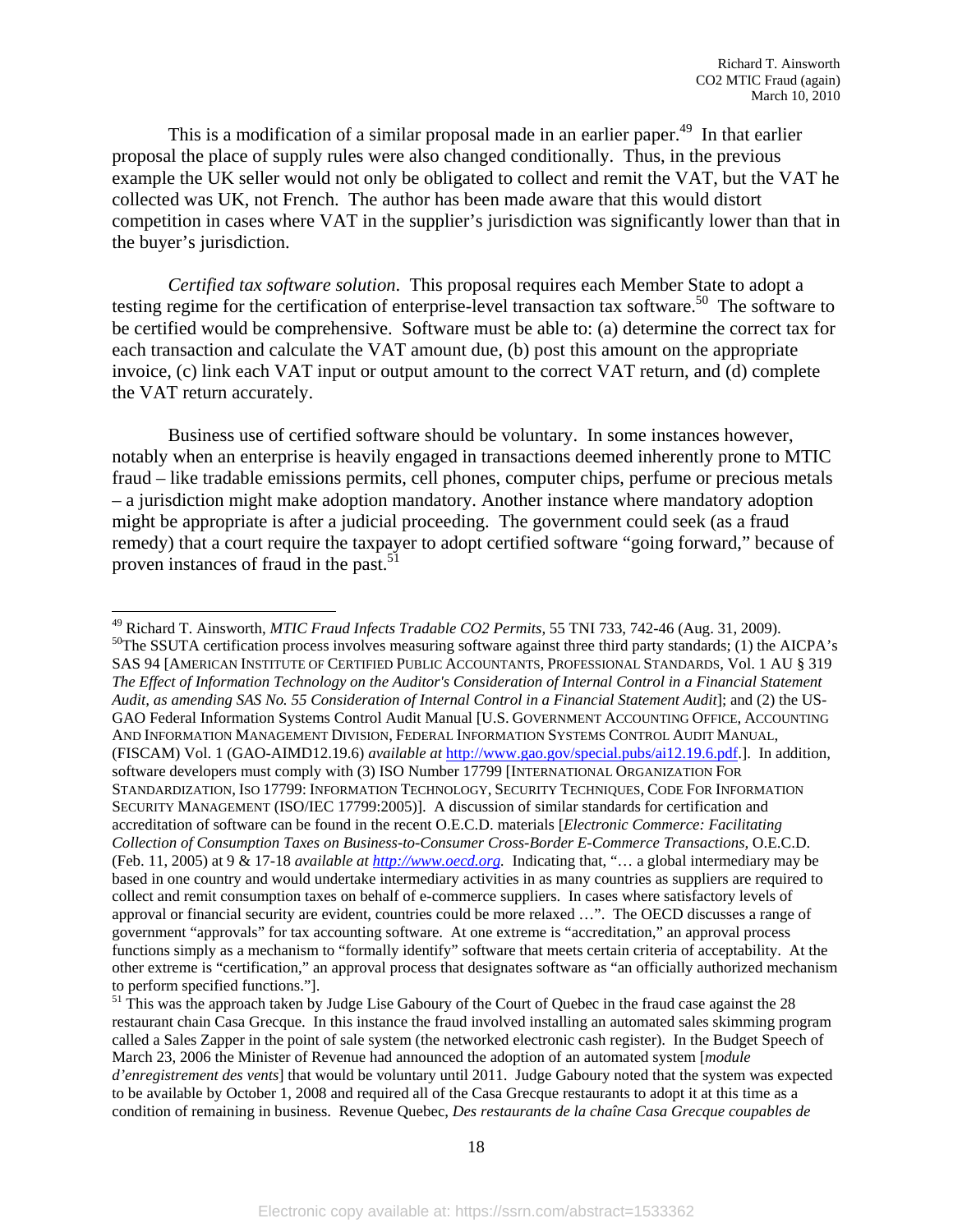Although fundamentally a voluntary regime, financial incentives should be used to encourage certified software adoption. In addition, further incentives should encourage businesses to contract with trusted third-party service providers (CSPs) who would use certified software to meet all tax compliance obligations, as is the case under the SSUTA.<sup>52</sup> Under this structure the CSP becomes the taxpayer's agent for return preparation, submission, and remission of tax to the Treasury. Use of a CSP would function like an insurance policy against errors – it would indemnify the taxpayer.<sup>53</sup>

In the unique circumstances presented by the EU ETS where national registries control access to the permits, and major European Exchanges facilitate most of the transactions, it would be relatively easy to require use of a CSP for VAT compliance as a condition of registration. In this instance almost all transactions in emissions allowances would pass through certified systems, with only the occasional private sale occurring outside.

The government will want assurances that unauthorized changes could not be made to the software after certification is awarded. This is easily resolved. There are very cost effective and accurate security systems for tax software. The most notable has been developed by the German government to assure tamper-proof electronic cash registers and point of sale systems with smart cards. $54$ 

 $\overline{a}$ 

http://www.revenu.gouv.qc.ca/eng/ministere/centre\_information/communiques/ev-fisc/2006/10juillet.asp 52 SSUTA provides for audit immunity when certified technology is used to determine the tax liability. It provides in §203 for Certified Service Providers (CSP) "[a]n agent certified under the Agreement to perform all the seller's sales and use tax functions, other than the seller's obligation to remit tax on its own purchases;" in §202 for Certified Automated Systems (CAS) "[s]oftware certified under the Agreement to calculate the tax imposed by each jurisdiction on a transaction, determine the amount of the tax to remit to the appropriate state, and maintain a record of the transaction;" and §207 for Certified Proprietary System (CPS) a system owned by "[a] seller that has sales in at least five member states, has total annual sales of at least five hundred million dollars, has a proprietary system that calculates the amount of tax due each jurisdiction, and has entered into a performance agreement with the member states that establishes a tax performance standard for the seller."<br><sup>53</sup> This is the approach under SSUTA's enabling Acts (specifically the Uniform Sales and Use Tax Administration

being processed by the Certified Service Provider. 54 Mathias Neuhaus, Jörg Wolff & Norbert Zisky, *Proposal for an IT Security Standard for Preventing Tax Fraud in Cash Registers*, INFORMATION SECURITY SOLUTIONS EUROPE, Sept. 2009 (forthcoming, copy on file with author) (describing the German Ministry of Finance engagement of the German National Metrology Institute (Physikalisch-Technische Bundesanstalt to develop an operational smart card solution for cash register/ point of sale system fraud

*fraude fiscal* (in French only) *available at*:

Act, at §9(a)):

A Certified Service Provider is the agent of a seller, with whom the Certified Service Provider has contracted, for the collection and remission of sales and use taxes. As the seller's agent, the Certified Service Provider is liable for sales and use tax due each member state on all sales transactions it processes for the seller except as set out in this section. A seller that contracts with a Certified Service Provider is not liable to the state for sales or use tax due on transactions processed by the Certified Service Provider unless the seller misrepresented the type of items it sells or committed fraud. In the absence of probable cause to believe hat the seller has committed fraud or made a material misrepresentation, the seller is not subject to audit on the transactions processed by the Certified Service Provider. A seller is subject to audit for transactions not processed by the Certified Service Provider. The member states acting jointly may perform a system check of the seller and review the seller's procedures to determine if the Certified Service Provider's system is functioning properly and the extent to which the seller's transactions are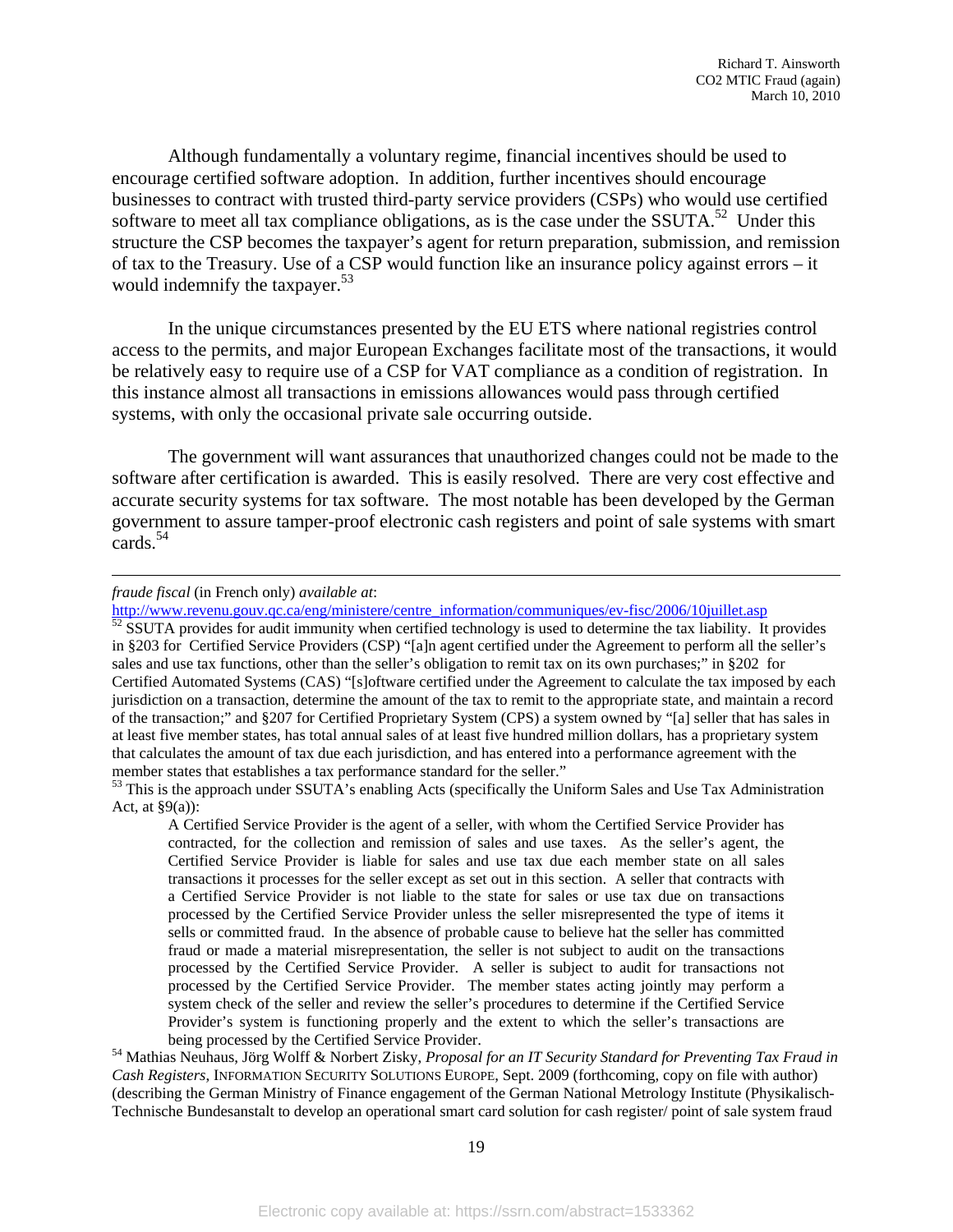Under a certified tax software solution, enterprises that contracted with CSPs would be able to (a) assure the tax authority that the VAT was properly assessed, collected and remitted, (b) satisfy any due diligence requirement under joint and several liability provisions,  $55$  and (c) immunize itself from cash flow or other losses arising from an audit or investigation based on suspected MTIC fraud. $56$ 

*Four examples*. A full discussion of these examples has been presented earlier.<sup>57</sup> In each of these examples assume an enterprise (A) in Ireland sells emissions credits to and enterprise (B) in Germany.

*Two certified systems*. If both A and B employ certified transaction tax software, and particularly if these systems are operated by trusted third-parties (CSPs) there is no possibility of MTIC fraud. When making the sale to B the tax calculation system in A will need to know if it should charge German VAT or no VAT at all on the invoice. To do this A's system will need to know if B's system is certified.

There are a variety of ways to do this but the most proven and secure would be through the use of public key infrastructure  $(PKI)$ .<sup>58</sup> A's system would access the public key associated with B and use it to confirm that B's system was certified. With this knowledge, A would then draft an invoice without VAT and forward it to B. In this way A would know that B's system would perform the reverse charge. The CSP at B would then assume full responsibility for filing the VAT return that included this charge, as well as remitting the VAT due to Germany.

This is *certified* due diligence. The Irish certified system in A has not only received confirmation that B's system will correctly follow German law implementing the reverse charge, but it also has received confirmation that a German CSP has accepted full responsibility for paying any VAT due.

In an abundance of caution, it would be expected that B's certified system (when it is notified that A's system is checking for its' certification) will perform a reverse PKI inquiry. It would want to determine (in advance) that the invoice it is receiving (without VAT) from Ireland is correctly issued.

programs, and the "INSIKA" (INtegrierte SIcherheitslösung für messwertverarbeitende KAssensysteme) project that made this solution a reality in 2008 with an estimated cost of security at  $\epsilon$ 30-50 per installation).<br><sup>55</sup> VAT DIRECTIVE Art. 205.<br><sup>56</sup> Commissioners of Custom & Excise v. Federation of Technological Industries C-384/04

ECR I-4191 (concerning a trade association and 53 members all traders in cell phones and computer chips in fact patterns based in "acquisition fraud" and "carousel fraud" with questions concerning the applicability of joint and several liability provisions in the UK VAT Act).

 $57$  Richard T. Ainsworth, *MTIC Fraud Infects Tradable CO2 Permits*, 55 TNI 733, 742-46 (Aug. 31, 2009).<br><sup>58</sup> PKI is information technology infrastructure that enables users of a basically unsecure public network (such a

Internet) to securely and privately exchange data through the use of a public and a private cryptographic key pair that is obtained and shared through a trusted authority. In this case the trusted authority would be the Member State that certifies the transaction tax software in the target entity.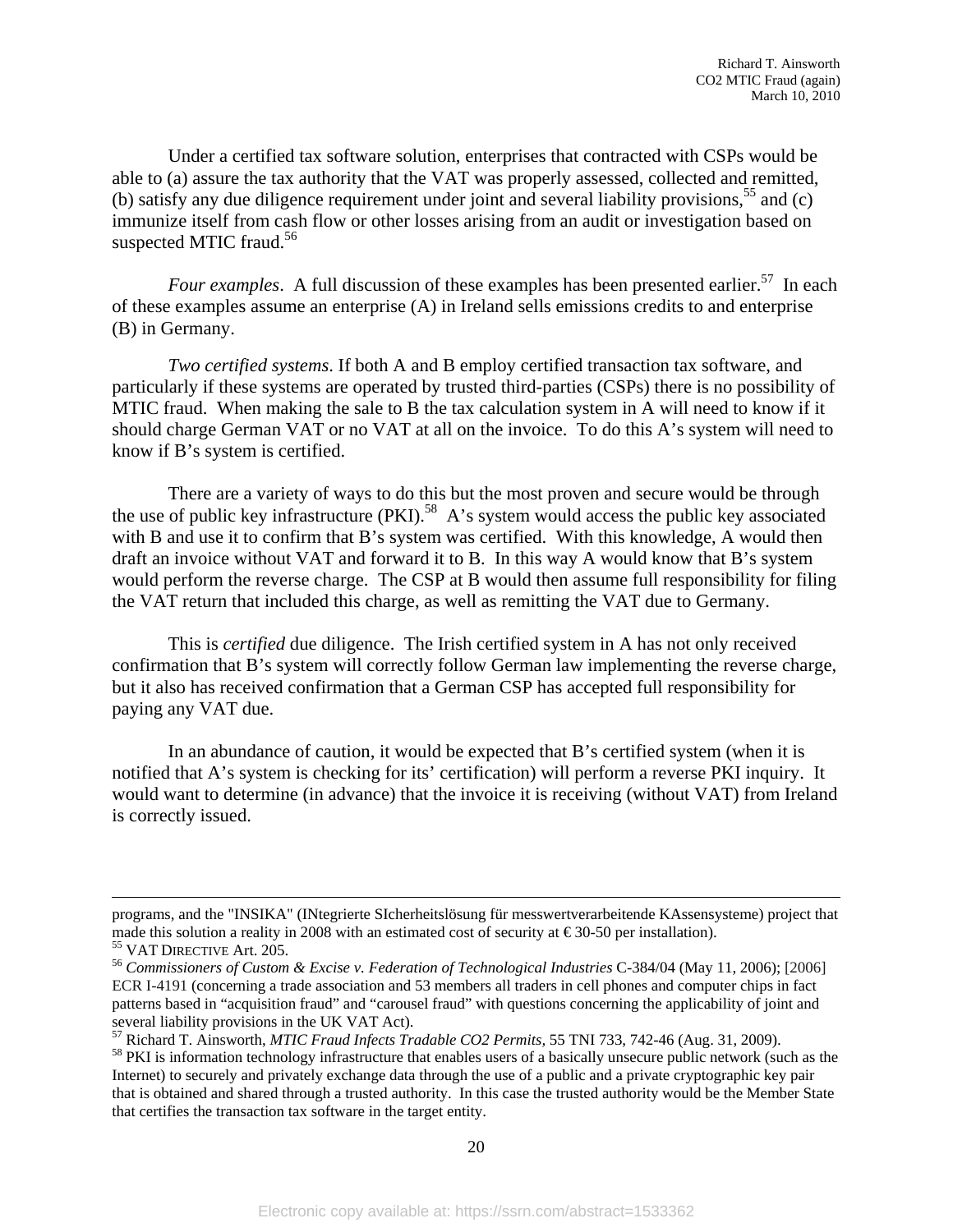*No certified systems*. If neither A nor B use certified systems there is a high possibility of MTIC fraud. Under this situation the place of supply is Germany, and A will apply a 19% German VAT. German registration by A is required.

Neither party having certified systems might arise in occasional sales. If A is not a major player in the emissions market, but has an occasional excess emissions allowance; and if B is an occasional buyer of emissions allowances, then they might enter the market infrequently. Most likely they would use a broker. It could be a requirement of being a registered broker on an emissions exchange that the broker offer certified transaction services through a CSP. This could be for a charge.

In this case, A (in Ireland) would sell to a CSP-broker in Ireland, and B (in Germany) would buy from a CSP-broker in Germany. The cross border transaction would be between two CSP-brokers and the domestic transactions would be standard.

*Seller (only) with a certified system*. If A (but not B) uses a certified system the German VAT will be charged on the invoice. A's certified system will not be able to find German certification for B when it makes a PKI-based search for B's certificate.

A's CSP will then submit returns and pay over the VAT collected on this transaction to the German Treasury. The place of supply of this service is Germany. B will be in the same situation as in the second example. If the exchanges provided CSP services through registered brokers it would be possible for B to purchase through a CSP, and ease A's compliance requirements. It might be that, because of the costs of compliance with German registration that it would require buyer to work through broker-CSPs (and this is exactly the kind of compliance incentive that the EU VAT needs).

*Buyer (only) with a certified system*. Example four is not the mirror opposite of Example three. There are some interesting differences.

If B (but not A) uses a certified system, then it is possible that A can find this out through a PKI-based search. It is not necessary to have a certified system to determine whether or not your buyer is using one. B's certification is proof that German tax rules will be complied with by B.

If A knows that B's automated system will perform the reverse charge, and if B's CSP will file the return and remit appropriate taxes, then this should be sufficient for the Irish Treasury to know that A has performed due diligence on the intra-community sale. If so, Ireland could allow A to zero-rate this transaction, because it would know that the reverse charge is properly preformed in Germany (there is no possibility of a missing trader).

#### **CONCLUSION**

 At the time of this writing it is not entirely clear which way the EU is moving, but it is reasonably clear that the EU needs to move in one direction, and it need to be a unanimous action. At the moment there are four systems in place: (1) France applies an exemption (without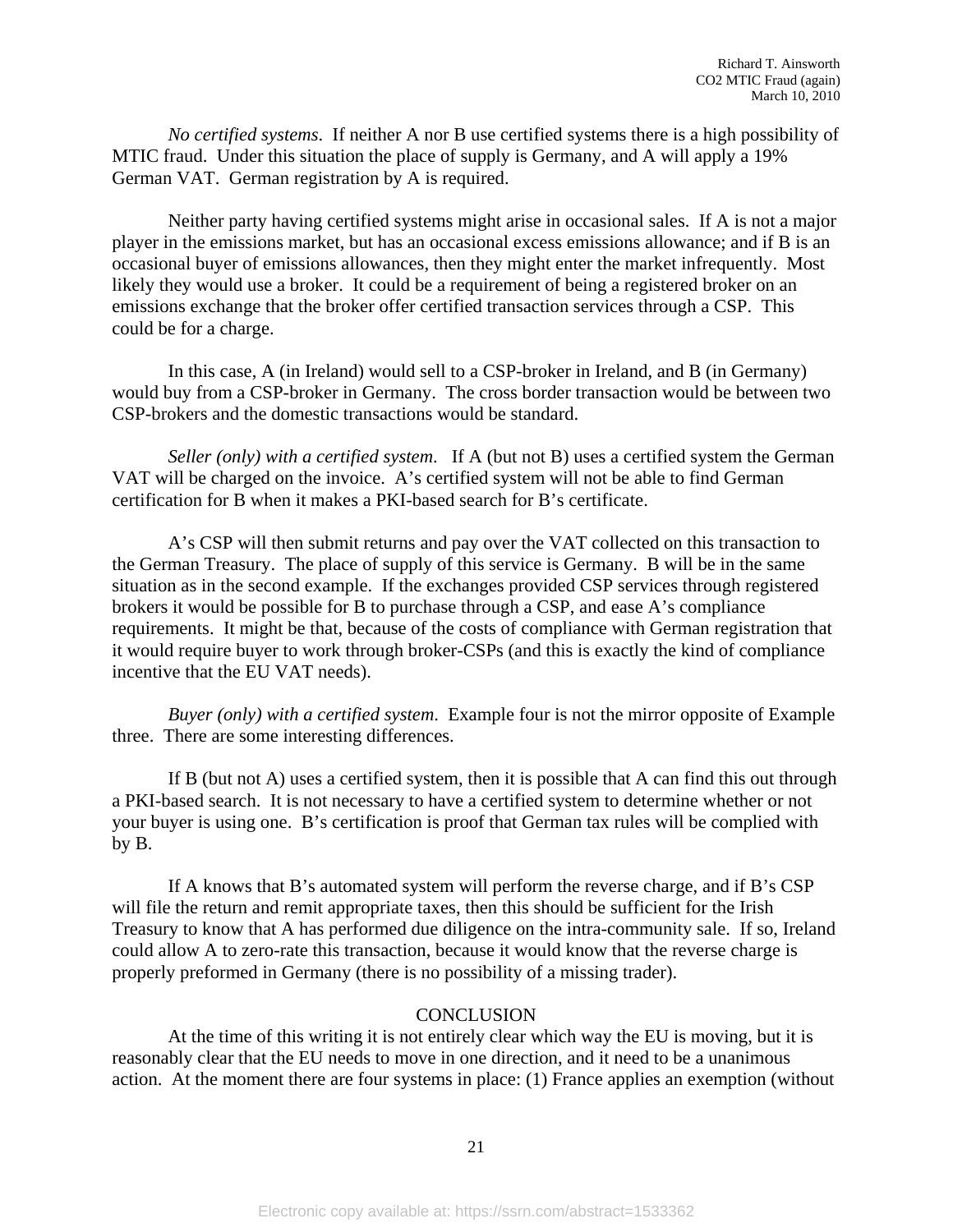right of deduction);<sup>59</sup> (2) the UK has an exemption (with right of deduction);<sup>60</sup> (3) Netherlands,<sup>61</sup> Denmark<sup>62</sup> and Spain<sup>63</sup> have adopted the reverse charge proposed in COM(2009)511; and (4) the twenty-two other Member States follow the agreement in TAXUD/1625/04 REV 1 and are taxing emissions certificates.

 The Commission has proposed that Member States be allowed to elect a reverse charge for emissions allowances in COM(2009)511. This Directive, adding Article 199a to the VAT Directive, is awaiting adoption by the European Parliament (anticipated on February 24, 2010).

 If anything is clear, it is that the current situation cannot last for long. The net effect of current law changes is that five countries (in an effort to protect their domestic tax base) have become platforms for the wider spread of CO2 MTIC throughout the EU. Although the rules differ, what France, the UK, the Netherlands, Denmark and Spain allow is the domestic purchase of emission certificates VAT free. If it takes only 15 minutes to close out an emissions allowance transfer on a major exchange, and if the intangible can be mover to an exchange simply by contacting a broker or registering directly then each of these Member States have become the base camps for the fraudsters.

The simple version of this base camp model showed up in Belgium on December  $29<sup>th</sup>$ where three Englishmen were arrested.

Belgian authorities have charged three Britons suspected of VAT fraud on CO2 emissions permits after funds held in Belgian banks were frozen …"The three Britons were arrested on 29 December in Tournai," said Jean-Bertrand Cambier, a prosecutor in the western city, as part of an investigation into some three million euros (4.3 million dollars) of unpaid taxes … Cambier said the group were in the country "probably trying to unblock the situation" after accounts through which suspect sums were transited were frozen several weeks ago. … *With Britain not applying VAT to such purchases, money due to Belgian authorities, where the rate is 21 percent, remains unpaid after staged transactions, the prosecutors say*. … The trio had set up a company in Tournai to market permits bought in Britain over a period of "several months" with Cambier saying transactions amounted to an estimated "three million euros".<sup>64</sup>

<sup>59 58</sup> BULLETIN OFFICIEL DES IMPÔTS [OFFICIAL GAZETTE OF TAXES] (June 11, 2009), *Taxe sur la Valeur Ajoutee. Regime Applicable aux Quotas D'emission de Gaz a Effet de Serre* [Value Added Tax. Conditions of Quotas for Emission of Greenhouse Gases] *available at*: http://www11.minefi.gouv.fr/boi/boi2009/liste.htm (in French)<br><sup>60</sup> HMRC, REVENUE & CUSTOMS BRIEF<sub>-</sub>46/09, *VAT: Zero rating of emission allowances with effect from 31 July*<br>200

<sup>&</sup>lt;sup>61</sup> Remco Smorenburg, *Netherlands Expands VAT Reverse Charge Mechanism to Transfer of Carbon Dioxide Rights, (Jul. 14, 2009) TAX ANALYSTS Doc 2009-15989 or 2009 WTD 1344.* 

 $R^2$  The web page of the Danish parliament indicates that the following bill (L 19) was passed unanimously in the Danish Parliament on December 3, 2009 with an effective date of January 1, 2010. This provision adopts the reverse charge for domestic transactions in emissions allowances. L 19 Draft law amending the Law on Value Added Tax (VAT Law) [L 19 Forslag til lov om ændring af lov om merværdiafgift (momsloven)] (in Danish) *available at*: http://www.ft.dk/dokumenter/tingdok.aspx?/samling/20091/lovforslag/L19/index.htm<br><sup>63</sup> The Spanish VAT was modified in October 2009, by law 11/2009 at article 13, Third Final Provision, establishing

a VAT withholding scheme in cases of trade in CO2 emissions rights. Published in the Official Bulletin 259, of October 27, 2009 available at: http://www.boe.es/boe/dias/2009/10/27/pdfs/BOE-A-2009-17000.pdf<br><sup>64</sup> Yahoo! news, *Three Britons charged in Belgian CO2 fraud probe*, (Jan. 4, 2010) (emphasis added), *available at*: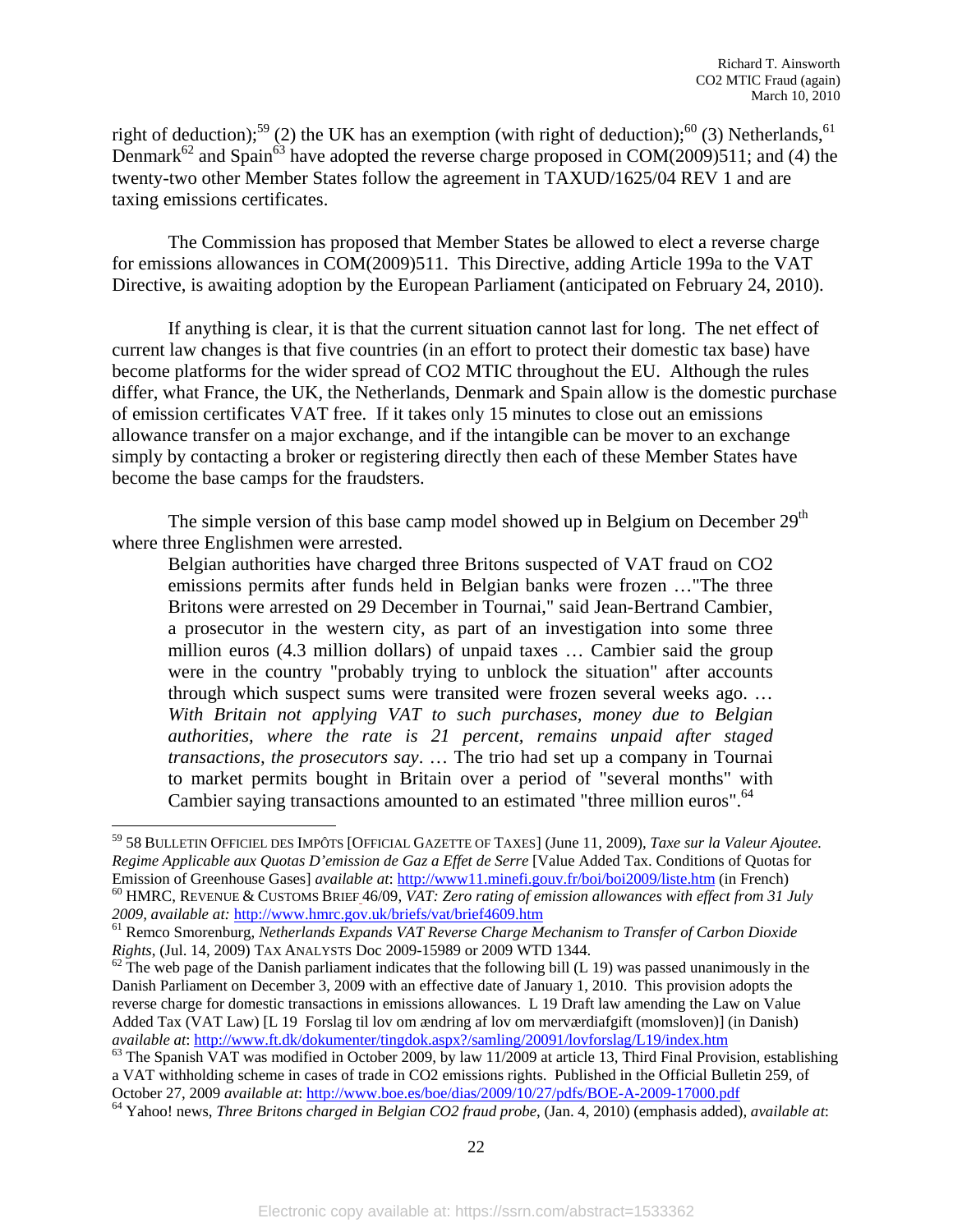Although the direct UK-Belgian pattern is easy to see, it is also easy for the tax authorities to detect it. A pattern that would be far more difficult to detect is set out in the following example. Once again we will assume that the target country is Sweden, because of the 25% Swedish VAT rate, but it could be any of the other 21 Member States that are still following TAXUD/1625/04 REV 1.

Assume a fraudster is in control of three entities, one in the UK, another in Austria and a third in Sweden. In transaction [**1**], the UK entity (which should be a reasonably legitimate entity, sufficient to pass a *Kittel* due diligence inquiry) purchases allowances from a Portuguese polluter that has excess emissions allowances on the SENDCO2 Exchange. The following will happen: (a) Portugal will zero-rate the transfer because (A) and (B) are established in different Member States and (b) the UK will require (B) to perform a reverse charge. An onward sale in the UK would be zero-rated (with right of deduction), and this could happen several times in the UK to disguise the transaction trail.

In the next step the fraudster (as B) contacts a broker on the BlueNext exchange indicating that he has a excess emissions allowances that he would be willing to sell for a price slightly below the market price. Another call to the same broker (in the guise of C, the Austrian entity) would indicate a willingness to purchase excess emissions credits at a price slightly above market value. If the broker was an "associate" of the fraudster he could be given instructions to find a legitimate French investor anxious to turn a quick, but small profit. This "buffer" would buy (low) and sell (slightly higher) the Portuguese emissions certificates so that they would pass from (B) to (C) through the "buffer."

Transaction [**2a**] would be zero-rated for UK purposes. Transaction [**2a and 2b**] would be outside the scope of VAT for French purposes. Transaction [**2b**] would be taxable for Austrian purposes, subject to a reverse charge, because the "buffer" and (C) are established in different Member States.

As before (in Diagram #1), (C) then sells to the Swedish entity (D) that is also controlled by the fraudster in a private sale [**3**]. This sets up the same fraud considered earlier on the Nord Pool exchange [**4**] where (D) collects 25% VAT from the Swedish end-user of the emissions allowances (E). (D) is obligated to file returns and remit the VAT, but will instead disappear. If Sweden investigates the trail from (E) to (D) will be difficult to follow. Because the emissions certificates in question have a recorded history at the EU ETS it is likely that Swedish investigation will contact (A) and then (B).

Contacting (B) will alert the fraudster. (B) is in no danger. The entire transaction sequence it was involved in was proper. Due diligence could be properly performed, and in fact no net VAT was due at any stage prior to the (D) to (E) transaction. The words of the UK fraudster (Colin) who specialized in lap top MTIC in cell phones can be inserted here:

You can turn the carousel in just 10 minutes, and then you just have to wait 30 days for the money to come in … You can run it round five companies but there

l

23

http://news.yahoo.com/s/afp/20100104/sc\_afp/belgiumeuenvironmentenergytaxfraud\_20100104193140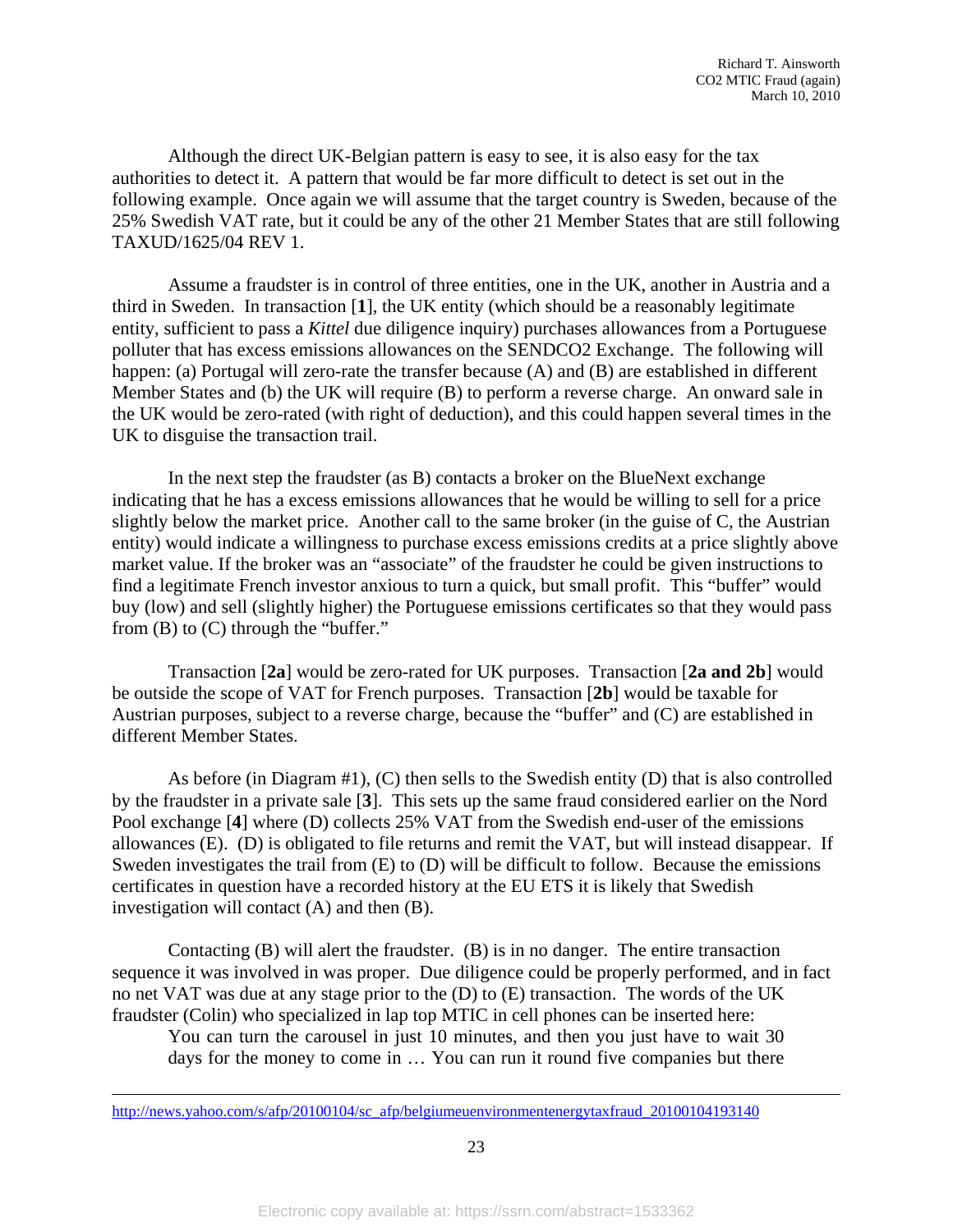are up to 300 that can be used. Each spin can give you up to 200,000 pounds. The longest it stays in any bank account is two hours. ... You can move money so fast.

In effect, the UK, French, Dutch, Danish and Spanish law changes have not solved CO2 MTIC fraud. The domestic market has been protected, but considered from an EU perspective these law changes are essentially predatory. Each of the other 22 Member States are now targets of a fraud launched from within these five Members.



If the opening assumption of this paper is correct, that Mr. Algirdas Šemeta will have MTIC fraud in tradable CO2 permits near the top of his list of things requiring attention then he should take comfort in knowing that this fraud can be solved. It is important however, to keep both eyes open when solving it. This is not a problem well suited for a Cyclops.

A number of remedies have been considered here, but all of them require at least one fully harmonized unanimous act at the community level. This most likely means a VAT regulation, not a VAT directive. There are choices. The regulation could impose tax rules, or it could impose an administrative regime.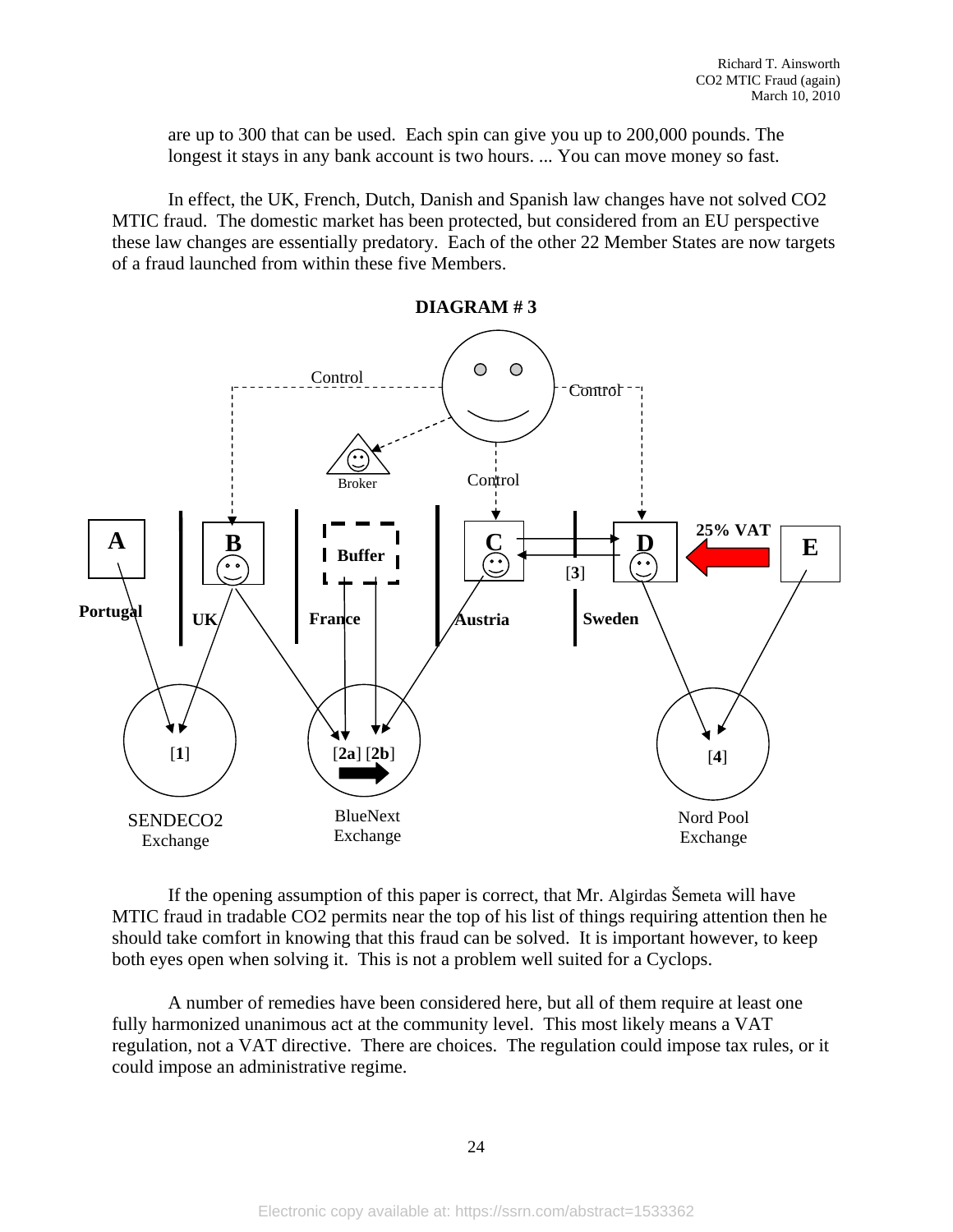*Tax regulation*. This approach essentially would require the community to go back and reconsider the TAXUD/1625/04 REV 1 decision. CO2 MTIC would be solved deciding that trade in emission allowance was:

- *Outside the scope* a regulation could be adopted, modeled on the French position making all transactions in emissions allowances exempt (without right of deduction).
- *Zero-rate* a regulation could be adopted, modeled on the UK position making all transactions in emissions allowances exempt (with the right of deduction).
- *Reverse charge* a regulation could be adopted, modeled on the Netherlands, Denmark and Spain that would make all transactions in emissions allowances subject to a reverse charge. This rule would necessarily include the investor as well as the business purchaser of allowances. There are no final consumers in this market segment.

*Administrative regulation*. This approach essentially would require the community to adopt a regulation for the certification of tax compliance software. The regulation could be modeled on the American Streamlined Sales Tax, and should include third-party service providers who would guarantee compliance. Two models are possible, voluntary and mandatory:

- *Voluntary* a voluntary regime would not mandate that traders use certified service providers or adopt certified software, but in cases where traders opted out there would be no instance where a trader could acquire emission allowances VAT free (whether that was through the operation of a reverse charge, zero-rating or an exemption).
- *Mandatory* a mandatory regime would need to include assistance for the small trader. It would be reasonable to require that all emissions exchanges require brokers to provide the services of a certified service provider to clients. Enterprises wishing to trade emissions allowances outside of the exchanges should be able to secure these services from the exchange itself. Under a mandatory regime the EU ETS would not recognize the transfer of an emissions allowance that was not processed through a certified system.

*What does not work*. It is also clear that there are some options that will not work at all to prevent CO2 MTIC fraud:

- *TAXUD/1625/04 REV 1*. The decision reached in TAXUD/1625/04 REV 1 requiring the taxation of emissions allowances will not work. It is only workable if it is coupled with one of the administrative regulations above. Taxing emissions allowances as a service permits an intra-community acquisition of an allowance tax free. Because this allowance can be sold forward with a VAT charge, it is the very definition of MTIC fraud.
- *COM(2009)511*. An elective regime for domestic reverse charge such as that proposed, but not yet adopted by the European Parliament, will also not work. It is only workable if one of two things occur, either:
	- (a) It is coupled with an administrative regulation set out above, or